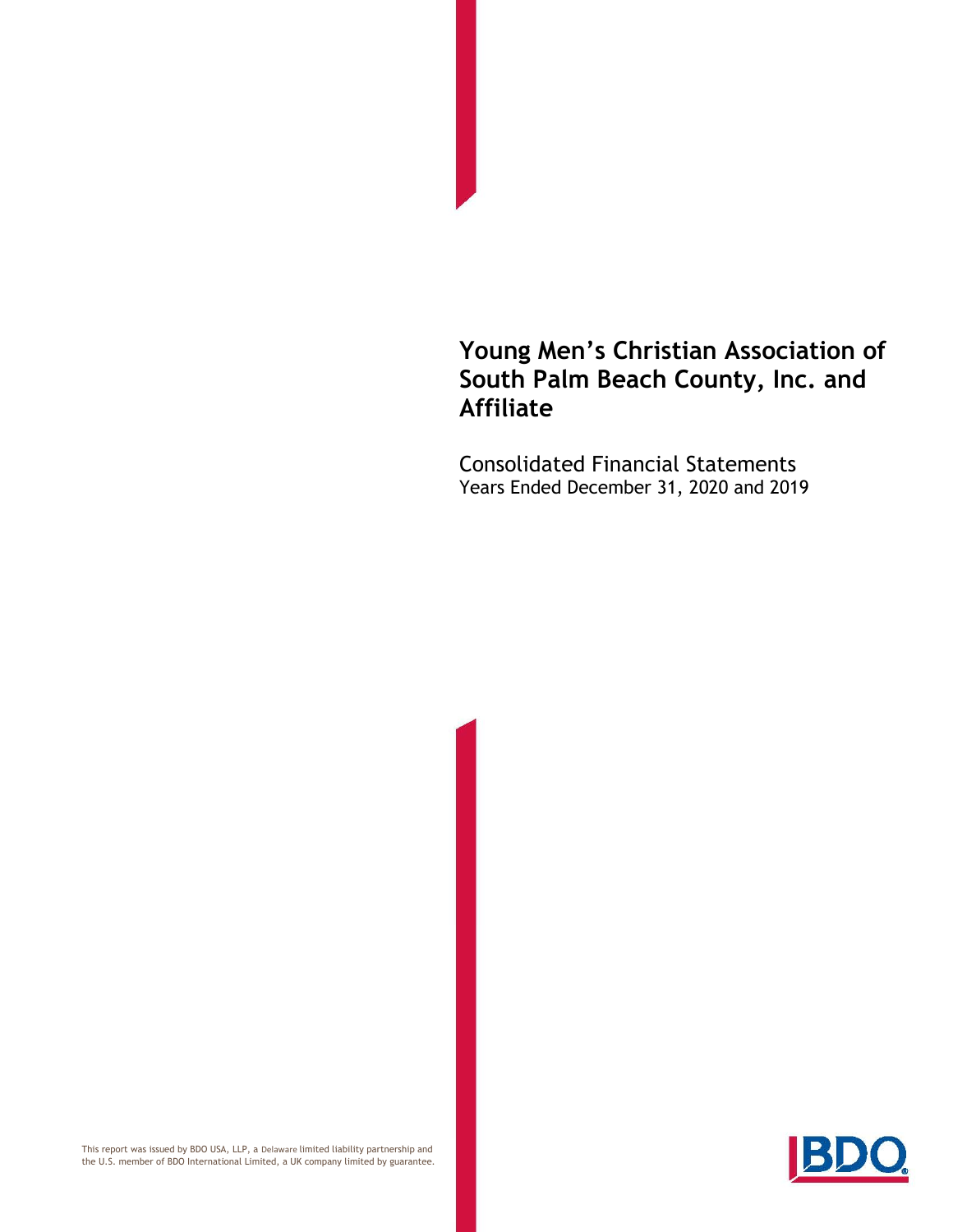# **TABLE OF CONTENTS**

| INDEPENDENT AUDITOR'S REPORT                                                                                                                                                                                                       | $1 - 2$   |  |
|------------------------------------------------------------------------------------------------------------------------------------------------------------------------------------------------------------------------------------|-----------|--|
| CONSOLIDATED FINANCIAL STATEMENTS                                                                                                                                                                                                  |           |  |
| <b>Consolidated Statements of Financial Position</b>                                                                                                                                                                               | 3         |  |
| <b>Consolidated Statements of Activities</b>                                                                                                                                                                                       | 4         |  |
| <b>Consolidated Statements of Functional Expenses</b>                                                                                                                                                                              | $5 - 6$   |  |
| <b>Consolidated Statements of Cash Flows</b>                                                                                                                                                                                       |           |  |
| Notes to Consolidated Financial Statements                                                                                                                                                                                         | $8 - 29$  |  |
| Independent Auditor's Report on Internal Control over Financial<br>Reporting and on Compliance and Other Matters Based on an<br>Audit of Financial Statements Performed in Accordance with<br><b>Government Auditing Standards</b> | $30 - 31$ |  |
|                                                                                                                                                                                                                                    |           |  |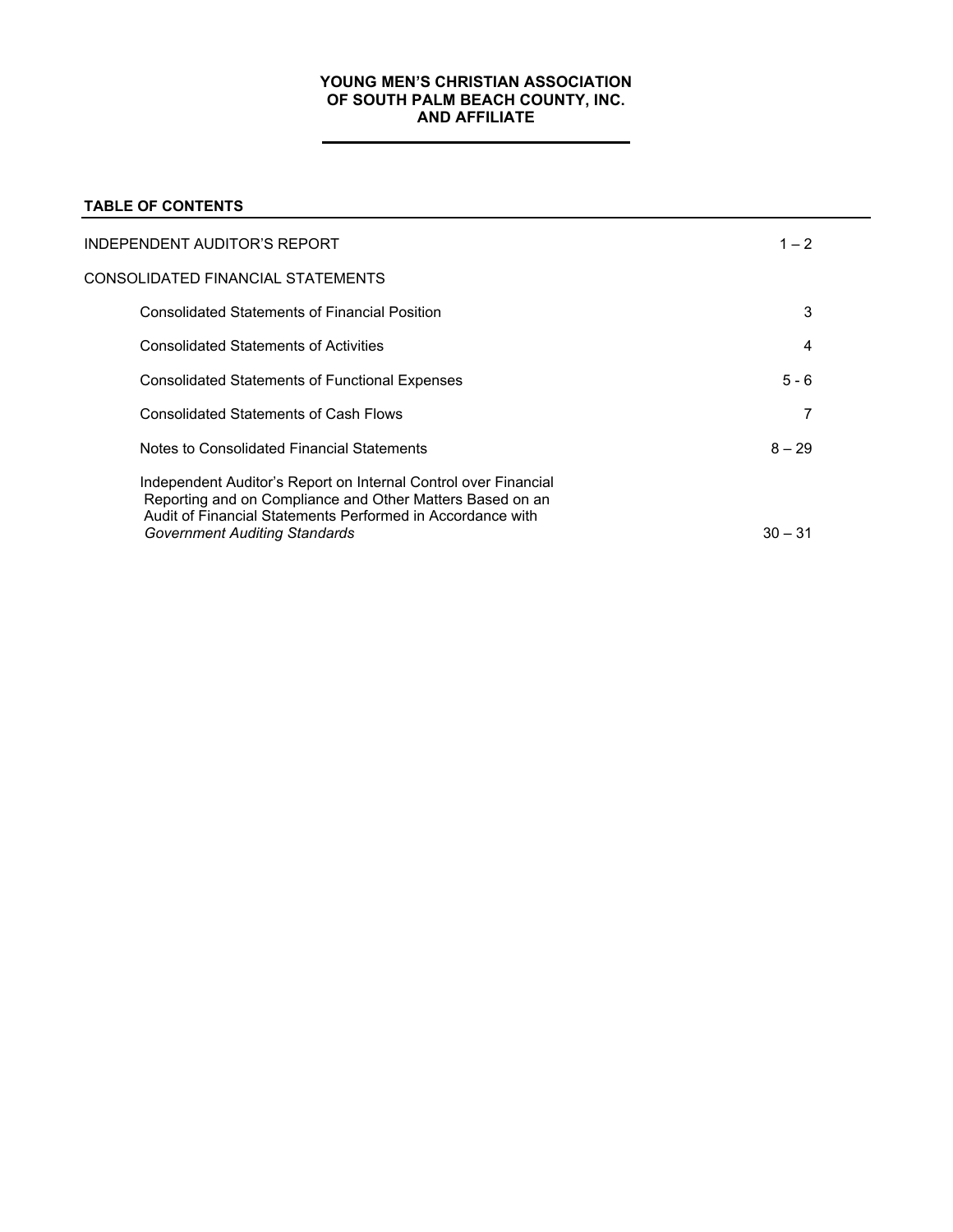

# **INDEPENDENT AUDITOR'S REPORT**

To the Board of Trustees and Management Young Men's Christian Association of South Palm Beach County, Inc. and Affiliate

# **Report on the Consolidated Financial Statements**

We have audited the accompanying consolidated financial statements of Young Men's Christian Association of South Palm Beach County, Inc. and Affiliate (the "YMCA") (a Florida corporation), which comprise the consolidated statement of financial position as of December 31, 2020, and the related consolidated statements of activities, functional expenses and cash flows for the year then ended, and the related notes to the consolidated financial statements.

# **Management's Responsibility for the Consolidated Financial Statements**

Management is responsible for the preparation and fair presentation of these consolidated financial statements in accordance with accounting principles generally accepted in the United States of America; this includes the design, implementation, and maintenance of internal control relevant to the preparation and fair presentation of consolidated financial statements that are free from material misstatement, whether due to fraud or error.

# **Auditor's Responsibility**

Our responsibility is to express an opinion on these consolidated financial statements based on our audit. We conducted our audit in accordance with auditing standards generally accepted in the United States of America and, the standards applicable to financial audits contained in *Government Auditing Standards*, issued by the Comptroller General of the United States. Those standards require that we plan and perform the audit to obtain reasonable assurance about whether the consolidated financial statements are free from material misstatement.

An audit involves performing procedures to obtain audit evidence about the amounts and disclosures in the consolidated financial statements. The procedures selected depend on the auditor's judgment, including the assessment of the risks of material misstatement of the consolidated financial statements, whether due to fraud or error. In making those risk assessments, the auditor considers internal control relevant to the entity's preparation and fair presentation of the consolidated financial statements in order to design audit procedures that are appropriate in the circumstances, but not for the purpose of expressing an opinion on the effectiveness of the entity's internal control. Accordingly, we express no such opinion. An audit also includes evaluating the appropriateness of accounting policies used and the reasonableness of significant accounting estimates made by management, as well as evaluating the overall presentation of the consolidated financial statements.

We believe that the audit evidence we have obtained is sufficient and appropriate to provide a basis for our audit opinion.

# **Opinion**

In our opinion, the consolidated financial statements referred to above present fairly, in all material respects, the consolidated financial position of Young Men's Christian Association of South Palm Beach County, Inc. and Affiliate as of December 31, 2020, and the changes in its net assets and its cash flows for the year then ended in accordance with accounting principles generally accepted in the United States of America.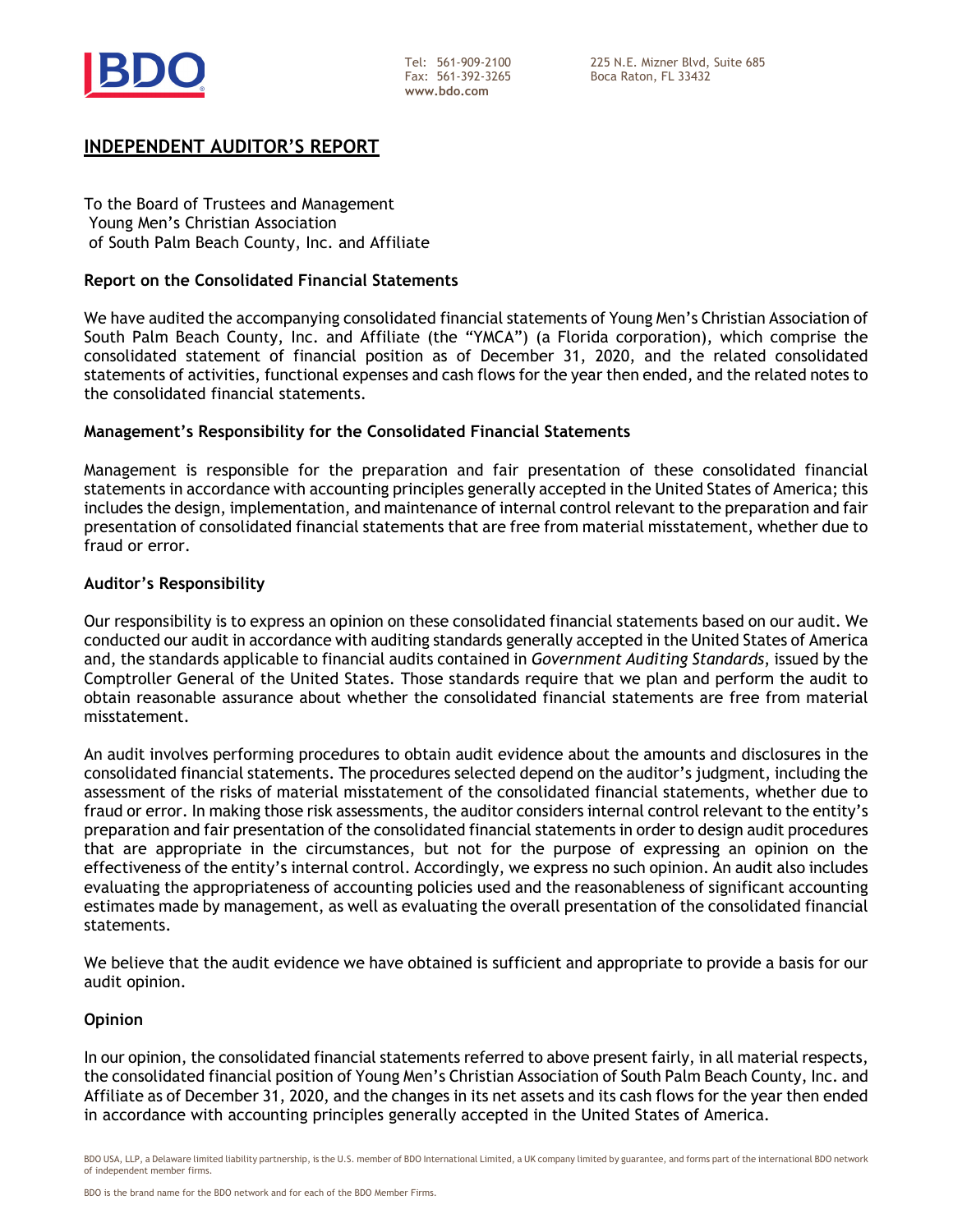

# **Other Reporting Required by** *Government Auditing Standards*

In accordance with *Government Auditing Standards*, we have also issued our report dated June 17, 2021 on our consideration of the YMCA's internal control over financial reporting and our tests of its compliance with certain provisions of laws, regulations, contracts, grant agreements and other matters. The purpose of that report is to describe the scope of our testing of internal control over financial reporting and compliance and the results of that testing, and not to provide an opinion on the effectiveness of internal control over financial reporting or on compliance. That report is an integral part of an audit performed in accordance with *Government Auditing Standards* in considering the YMCA's internal control over financial reporting and compliance.

# **Emphasis of Matter Regarding Coronavirus**

As discussed in NOTE 19, since January 2020, the coronavirus ("COVID-19") outbreak has caused substantial disruption in international and U.S. economies and markets. COVID-19 and fear of further spread of COVID-19 has caused quarantines, cancellation of events and travel, business and school shutdowns, and an overall reduction in business and economic activity. On March 11, 2020, the World Health Organization designated the COVID-19 outbreak a pandemic. The Coronavirus Aid, Relief, and Economic Security Act ("CARES Act") was enacted on March 27, 2020 in the United States. The YMCA received funding as a result of the CARES Act, which the YMCA is using to help fund continuing operations. The YMCA continues to assess the potential impacts of this legislation on its consolidated financial position and results of operations. The YMCA had a significant decrease in revenues, which resulted in a net loss, for the year ended December 31, 2020 as a result of COVID-19. As of the date these consolidated financial statements were available to be issued, management is evaluating the potential adverse effect this matter may have on its consolidated financial position, operations, and cash flows. While the ultimate outcome of this uncertainty is unknown at this time, it is reasonably possible the continued impact may be materially adverse. Our opinion is not modified with respect to this matter.

# **Other Matter**

The consoildated financial statements of the YMCA as of and for the year ended December 31, 2019 were audited by Morrison, Brown, Argiz & Farra, LLC ("MBAF"), whose partners and professional staff joined BDO USA, LLP as of January 16, 2021, and has subsequently ceased operations. MBAF expressed an unmodified opinion on those statements in their report dated September 23, 2020.

BDO USA, LLP

Boca Raton, Florida June 17, 2021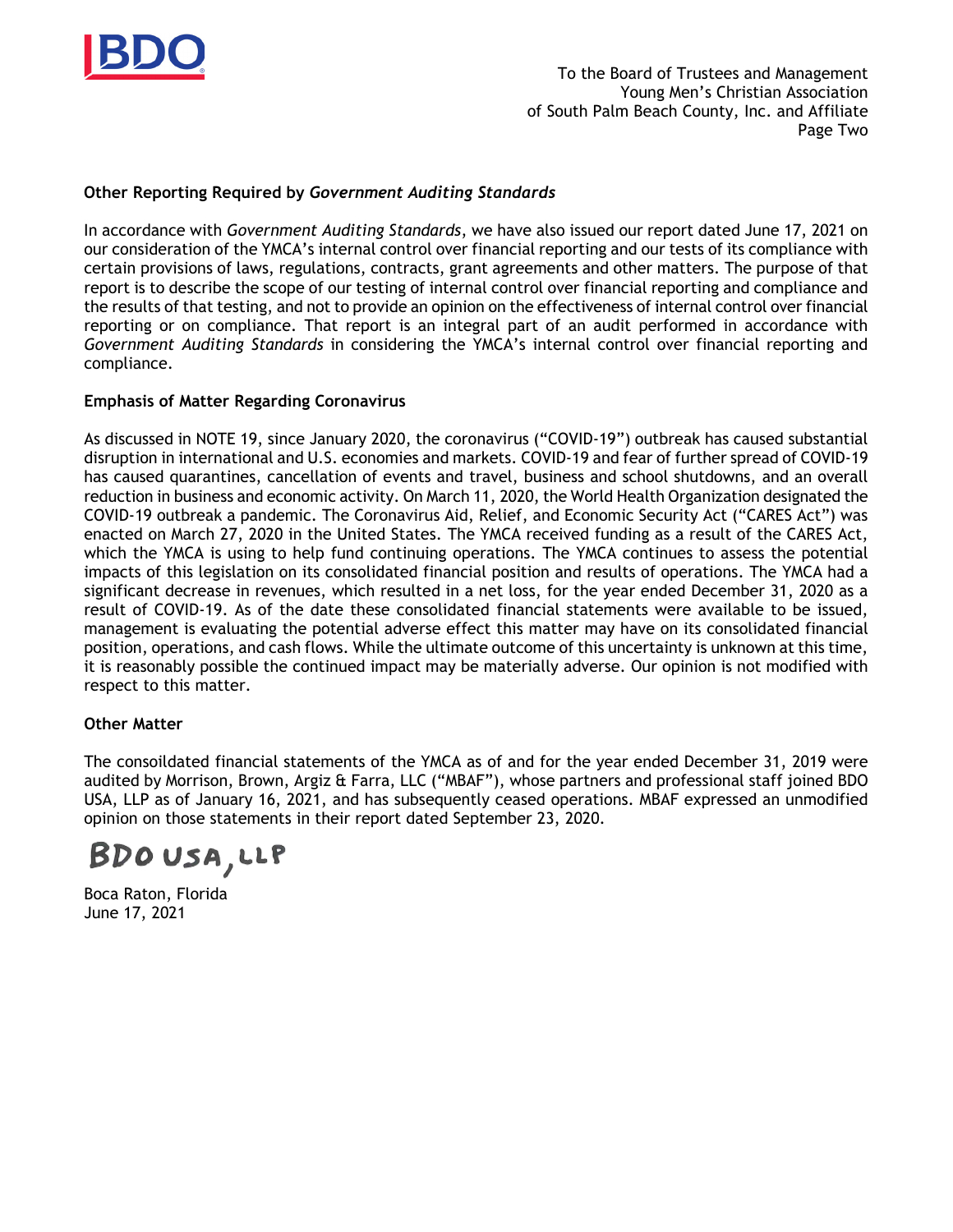# CONSOLIDATED STATEMENTS OF FINANCIAL POSITION DECEMBER 31,

| <b>ASSETS</b>                                                                 | 2020                         | 2019                       |
|-------------------------------------------------------------------------------|------------------------------|----------------------------|
| Cash<br>Investments<br>Receivables:                                           | \$<br>2,715,657<br>1,074,508 | \$<br>2,868,528<br>945,808 |
| Contributions receivable, net                                                 | 252,583                      | 296,432                    |
| Grant receivables and other receivables, net                                  | 164,111                      | 205,213                    |
| Beneficial interest in irrevocable trusts, net                                | 1,645,363                    | 1,632,507                  |
| Prepaid expenses                                                              | 147,459                      | 225,494                    |
| Property and equipment, net                                                   | 12,716,550                   | 13,074,996                 |
| <b>TOTAL ASSETS</b>                                                           | \$<br>18,716,231             | \$<br>19,248,978           |
| <b>LIABILITIES AND NET ASSETS</b>                                             |                              |                            |
| <b>LIABILITIES</b>                                                            |                              |                            |
| Accounts payable and accrued expenses                                         | \$<br>407,972                | \$<br>521,054              |
| Deferred revenue                                                              | 824,285                      | 521,955                    |
| Economic Injury Disaster Loan                                                 | 150,000                      |                            |
| Bonds payable (net of bond financing costs                                    |                              |                            |
| totaling \$73,203 and \$81,392 as of<br>December 2020 and 2019, respectively) | 4,799,652                    | 5,330,097                  |
| Interest rate swap liability                                                  | 269,923                      | 117,690                    |
| Capital lease obligations                                                     | 140,334                      | 157,255                    |
| <b>TOTAL LIABILITIES</b>                                                      | 6,592,166                    | 6,648,051                  |
| <b>NET ASSETS</b>                                                             |                              |                            |
| <b>Without Donor Restrictions:</b>                                            |                              |                            |
| Undesignated                                                                  | 9,361,543                    | 9,931,176                  |
| Board designated                                                              | 384,468                      | 343,061                    |
| Total net assets without donor restrictions                                   | 9,746,011                    | 10,274,237                 |
| <b>With Donor Restrictions</b>                                                | 2,378,054                    | 2,326,690                  |
| <b>TOTAL NET ASSETS</b>                                                       | 12,124,065                   | 12,600,927                 |
| TOTAL LIABILITIES AND NET ASSETS                                              | \$<br>18,716,231             | \$<br>19,248,978           |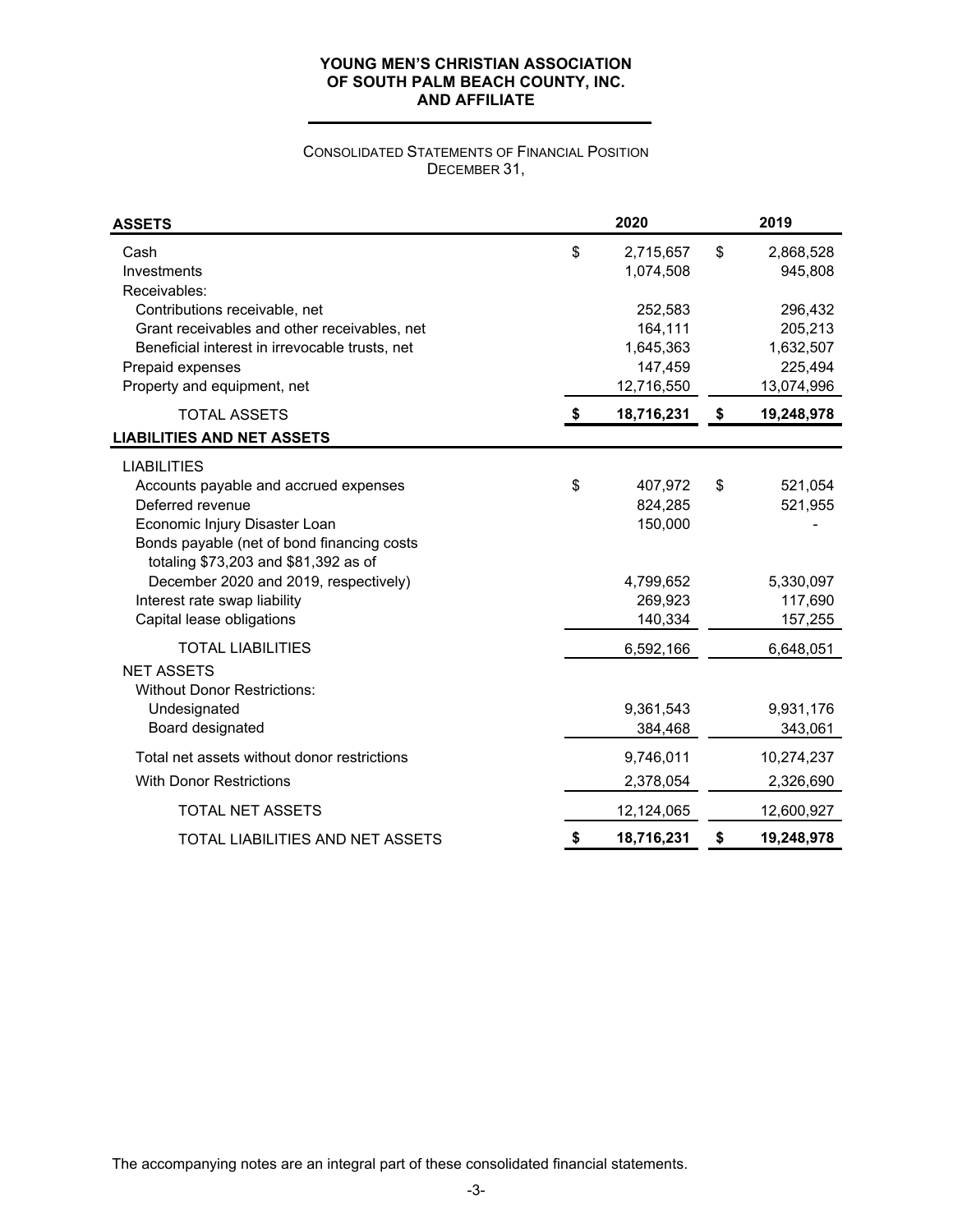CONSOLIDATED STATEMENTS OF ACTIVITIESFOR THE YEARS ENDED DECEMBER 31,

|                                                                                                                            |                           | 2020                      |                 | 2019                      |                           |                 |  |
|----------------------------------------------------------------------------------------------------------------------------|---------------------------|---------------------------|-----------------|---------------------------|---------------------------|-----------------|--|
|                                                                                                                            | Net Assets Without        | <b>Net Assets With</b>    |                 | <b>Net Assets Without</b> | <b>Net Assets With</b>    |                 |  |
|                                                                                                                            | <b>Donor Restrictions</b> | <b>Donor Restrictions</b> | Total           | <b>Donor Restrictions</b> | <b>Donor Restrictions</b> | Total           |  |
| REVENUES AND OTHER SUPPORT                                                                                                 |                           |                           |                 |                           |                           |                 |  |
| Contributions, net                                                                                                         | \$<br>1,054,190           | \$<br>12,856              | 1,067,046<br>\$ | \$<br>1,048,066           | \$<br>18,752              | 1,066,818<br>\$ |  |
| Paycheck Protection Program                                                                                                | 1,361,277                 |                           | 1.361.277       |                           |                           |                 |  |
| Special events, net                                                                                                        | 245.580                   |                           | 245.580         | 276.466                   |                           | 276,466         |  |
| Government and other grants                                                                                                | 356,484                   |                           | 356,484         | 400,308                   |                           | 400,308         |  |
| Membership dues                                                                                                            | 2,649,137                 |                           | 2,649,137       | 4,573,197                 |                           | 4,573,197       |  |
| Program and service fees                                                                                                   | 3,087,381                 |                           | 3,087,381       | 5,418,701                 |                           | 5,418,701       |  |
| Investment income, net                                                                                                     | 47,523                    | 87,293                    | 134,816         | 117,358                   | 96,321                    | 213,679         |  |
| Donated goods                                                                                                              | 47,100                    |                           | 47,100          | 26,500                    |                           | 26,500          |  |
| Net assets released from restrictions                                                                                      | 48,785                    | (48, 785)                 |                 | 51,355                    | (51, 355)                 |                 |  |
| TOTAL REVENUES AND OTHER SUPPORT                                                                                           | 8,897,457                 | 51,364                    | 8,948,821       | 11,911,951                | 63,718                    | 11,975,669      |  |
| <b>EXPENSES</b>                                                                                                            |                           |                           |                 |                           |                           |                 |  |
| Program services:                                                                                                          |                           |                           |                 |                           |                           |                 |  |
| Membership and program services                                                                                            | 3,818,173                 |                           | 3,818,173       | 4,534,652                 |                           | 4,534,652       |  |
| Youth development                                                                                                          | 4,210,157                 |                           | 4,210,157       | 5,523,403                 |                           | 5,523,403       |  |
| Total program services                                                                                                     | 8,028,330                 | ٠                         | 8,028,330       | 10,058,055                | ٠                         | 10,058,055      |  |
| Support services:                                                                                                          |                           |                           |                 |                           |                           |                 |  |
| Management and general                                                                                                     | 993,440                   |                           | 993,440         | 1,233,419                 |                           | 1,233,419       |  |
| Fundraising                                                                                                                | 247,999                   |                           | 247,999         | 243,927                   |                           | 243,927         |  |
| Total support services                                                                                                     | 1,241,439                 | $\overline{\phantom{a}}$  | 1,241,439       | 1,477,346                 | $\overline{\phantom{a}}$  | 1,477,346       |  |
| <b>TOTAL EXPENSES</b>                                                                                                      | 9,269,769                 | $\overline{a}$            | 9,269,769       | 11,535,401                | $\sim$                    | 11,535,401      |  |
| CHANGE IN NET ASSETS BEFORE CHANGE IN<br>FAIR VALUE OF INTEREST RATE SWAP AND NET                                          |                           |                           |                 |                           |                           |                 |  |
| LOSS ON SALE OF PROPERTY AND EQUPMENT                                                                                      | (372, 312)                | 51,364                    | (320, 948)      | 376,550                   | 63,718                    | 440,268         |  |
| Change in fair value of interest rate swap                                                                                 | (152, 233)                |                           | (152, 233)      | (150, 292)                |                           | (150, 292)      |  |
| Net loss on sale of property and equipment                                                                                 | (3,681)                   |                           | (3,681)         |                           |                           |                 |  |
| CHANGE IN NET ASSETS AFTER CHANGE IN<br>FAIR VALUE OF INTEREST RATE SWAP AND NET<br>LOSS ON SALE OF PROPERTY AND EQUIPMENT | (528, 226)                | 51,364                    | (476, 862)      | 226,258                   | 63,718                    | 289,976         |  |
| NET ASSETS - BEGINNING OF YEAR                                                                                             | 10,274,237                | 2,326,690                 | 12,600,927      | 10,047,979                | 2,262,972                 | 12,310,951      |  |
| NET ASSETS - END OF YEAR                                                                                                   | 9,746,011<br>\$           | \$<br>2,378,054           | \$12,124,065    | \$<br>10,274,237          | \$<br>2,326,690           | \$12,600,927    |  |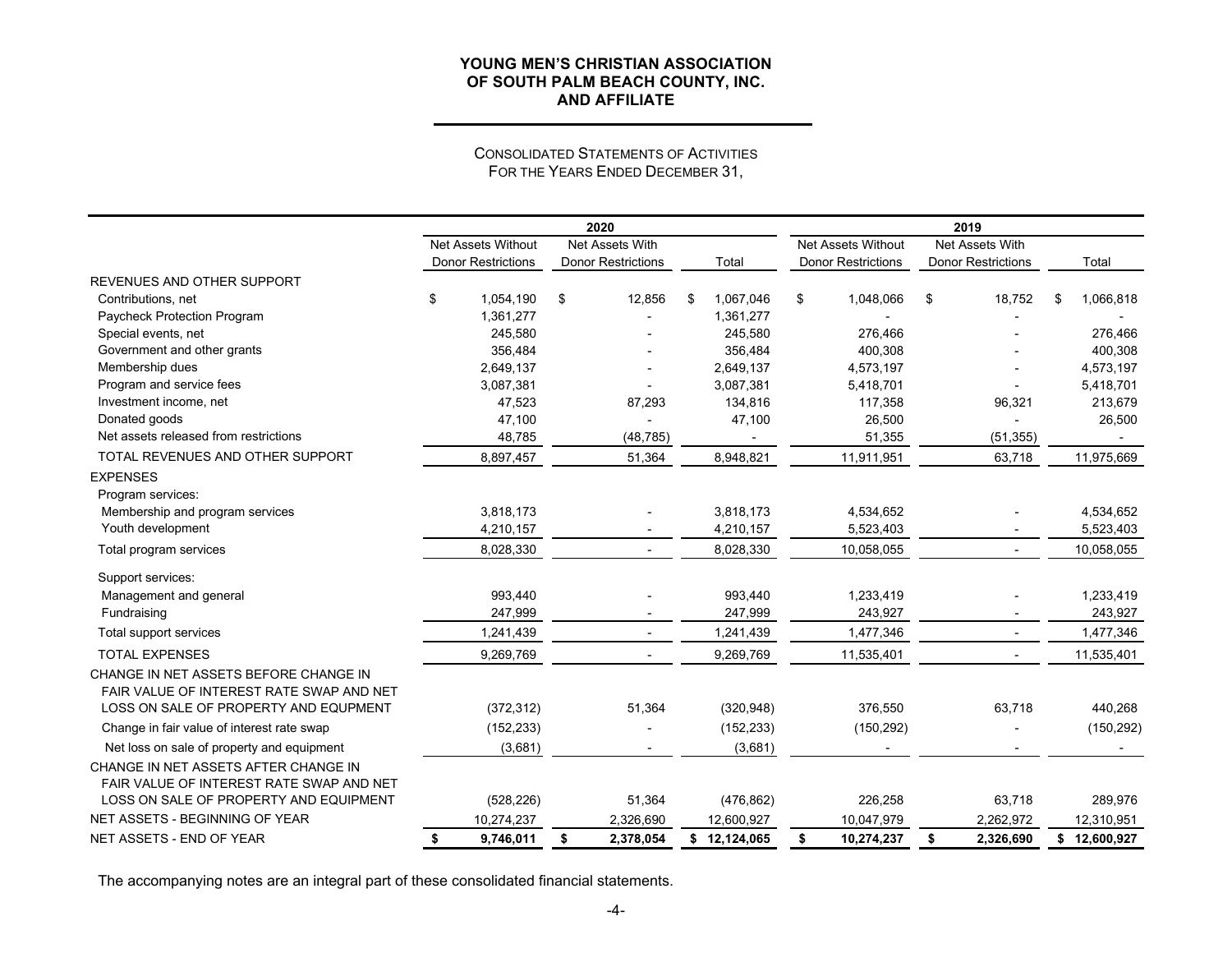#### CONSOLIDATED STATEMENT OF FUNCTIONAL EXPENSES**FOR THE YEAR ENDED DECEMBER 31, 2020**

|                                                        |    |                                           | <b>Program Services</b> |                                                               |           | <b>Support Services</b> |                       |           |    |           |
|--------------------------------------------------------|----|-------------------------------------------|-------------------------|---------------------------------------------------------------|-----------|-------------------------|-----------------------|-----------|----|-----------|
|                                                        |    | Membership and<br><b>Program Services</b> | Youth Development       | <b>Total Program</b><br>Management and<br>Services<br>General |           | Fundraising             | <b>Total Expenses</b> |           |    |           |
| <b>Salaries</b>                                        | \$ | 1,451,049                                 | \$<br>2,378,301         | \$                                                            | 3,829,350 | \$<br>628,491           | \$                    | 144,619   | \$ | 4,602,460 |
| Employee benefits and payroll taxes                    |    | 364,458                                   | 567,337                 |                                                               | 931,795   | 130,956                 |                       | 42,288    |    | 1,105,039 |
| Professional/contract service                          |    | 152,337                                   | 140,102                 |                                                               | 292,439   | 91,867                  |                       | 2,743     |    | 387,049   |
| Supplies                                               |    | 109,194                                   | 174,528                 |                                                               | 283,722   | 22,187                  |                       | 45        |    | 305,954   |
| Telephone                                              |    | 21,852                                    | 12,287                  |                                                               | 34,139    | 20,831                  |                       | 2,895     |    | 57,865    |
| Postage and shipping                                   |    | 5,789                                     | 1,423                   |                                                               | 7,212     | 5,268                   |                       | 774       |    | 13,254    |
| Occupancy                                              |    | 420,399                                   | 227,827                 |                                                               | 648,226   | 1,144                   |                       |           |    | 649,370   |
| Equipment repair and maintenance                       |    | 10,539                                    |                         |                                                               | 10,539    | 2,534                   |                       |           |    | 13,073    |
| Equipment rental                                       |    | 35,287                                    | 17,376                  |                                                               | 52,663    | 643                     |                       |           |    | 53,306    |
| Special events                                         |    | 16,602                                    | 8,144                   |                                                               | 24,746    |                         |                       | 65,963    |    | 90,709    |
| Media services and publications                        |    | 91,790                                    | 19,464                  |                                                               | 111,254   | 7,714                   |                       | 7,334     |    | 126,302   |
| Travel and transportation                              |    | 1,536                                     | 77,646                  |                                                               | 79,182    | 29,569                  |                       | 17        |    | 108,768   |
| Conference and meetings                                |    | 3,368                                     | 18,854                  |                                                               | 22,222    | 8,408                   |                       | 184       |    | 30,814    |
| Fees, awards, and camps                                |    |                                           |                         |                                                               |           | 2,900                   |                       |           |    | 2,900     |
| Dues and subscriptions                                 |    | 68                                        | 2,883                   |                                                               | 2,951     | 9,113                   |                       |           |    | 12,064    |
| Financing/bank charges                                 |    | 194,117                                   | 98,098                  |                                                               | 292,215   |                         |                       |           |    | 292,215   |
| Liability insurance                                    |    | 194,448                                   | 109,764                 |                                                               | 304,212   | 4,415                   |                       |           |    | 308,627   |
| Donated goods                                          |    |                                           |                         |                                                               |           |                         |                       | 47,100    |    | 47,100    |
| <b>National YMCA dues</b>                              |    | 60,767                                    | 29,808                  |                                                               | 90,575    | 651                     |                       |           |    | 91,226    |
| Bad debt, net                                          |    | 110,214                                   | 49,516                  |                                                               | 159,730   |                         |                       |           |    | 159,730   |
| Depreciation and amortization                          |    | 590,961                                   | 284,943                 |                                                               | 875,904   | 26,749                  |                       |           |    | 902,653   |
| <b>Total Expenses</b>                                  |    | 3,834,775                                 | 4,218,301               |                                                               | 8,053,076 | 993,440                 |                       | 313,962   |    | 9,360,478 |
| Less: Special events                                   |    | (16, 602)                                 | (8, 144)                |                                                               | (24, 746) |                         |                       | (65, 963) |    | (90, 709) |
| <b>TOTAL EXPENSES,</b><br><b>NET OF SPECIAL EVENTS</b> | S  | 3,818,173                                 | \$<br>4,210,157         | S                                                             | 8,028,330 | \$<br>993,440           | S                     | 247,999   |    | 9,269,769 |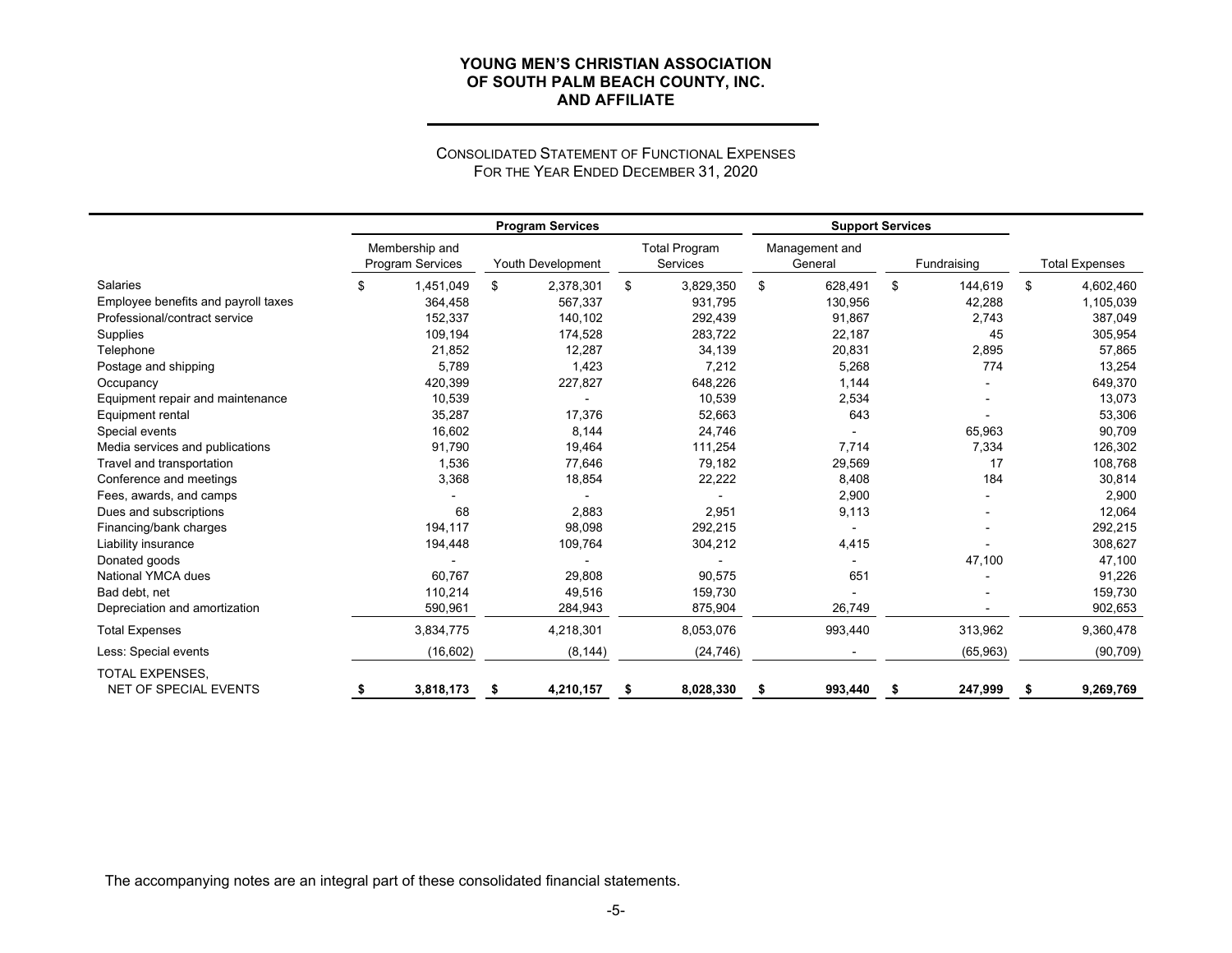# CONSOLIDATED STATEMENT OF FUNCTIONAL EXPENSESFOR THE YEAR ENDED DECEMBER 31, 2019

|                                                        | <b>Program Services</b>                   |    |                   | <b>Support Services</b>          |    |                           |    |             |                  |
|--------------------------------------------------------|-------------------------------------------|----|-------------------|----------------------------------|----|---------------------------|----|-------------|------------------|
|                                                        | Membership and<br><b>Program Services</b> |    | Youth Development | <b>Total Program</b><br>Services |    | Management and<br>General |    | Fundraising | Total Expenses   |
| Salaries                                               | \$<br>1,894,420                           | \$ | 3,032,457         | \$<br>4,926,877                  | \$ | 729,872                   | \$ | 151,677     | \$<br>5,808,426  |
| Employee benefits and payroll taxes                    | 397.355                                   |    | 683,206           | 1,080,561                        |    | 163,208                   |    | 42,509      | 1,286,278        |
| Professional/contract service                          | 198,797                                   |    | 317,543           | 516,340                          |    | 103,090                   |    | 5,005       | 624,435          |
| Supplies                                               | 188,321                                   |    | 340,470           | 528,791                          |    | 43.035                    |    | 97          | 571,923          |
| Telephone                                              | 18,522                                    |    | 13,610            | 32,132                           |    | 15,736                    |    | 2,425       | 50,293           |
| Postage and shipping                                   | 12,906                                    |    | 3,525             | 16,431                           |    | 2,970                     |    | 1,730       | 21,131           |
| Occupancy                                              | 459,119                                   |    | 262,105           | 721,224                          |    | 700                       |    |             | 721,924          |
| Equipment repair and maintenance                       | 23,456                                    |    | 6,862             | 30,318                           |    |                           |    |             | 30,318           |
| Equipment rental                                       | 49,921                                    |    | 29,963            | 79,884                           |    | 5,177                     |    |             | 85,061           |
| Special events                                         | 45.007                                    |    | 24,330            | 69,337                           |    |                           |    | 51.748      | 121,085          |
| Media services and publications                        | 109,245                                   |    | 35,076            | 144.321                          |    | 9,538                     |    | 12,390      | 166,249          |
| Travel and transportation                              | 5,414                                     |    | 120,078           | 125,492                          |    | 59,893                    |    | 471         | 185,856          |
| Conference and meetings                                | 19,428                                    |    | 37,231            | 56,659                           |    | 41,695                    |    | 1,123       | 99,477           |
| Fees, awards, and camps                                |                                           |    |                   |                                  |    | 7.788                     |    |             | 7,788            |
| Dues and subscriptions                                 | 112                                       |    | 950               | 1,062                            |    | 11,434                    |    |             | 12,496           |
| Financing/bank charges                                 | 258,312                                   |    | 136,913           | 395,225                          |    |                           |    |             | 395,225          |
| Liability insurance                                    | 182,790                                   |    | 119,017           | 301,807                          |    | 6,283                     |    |             | 308,090          |
| Donated goods                                          |                                           |    |                   |                                  |    |                           |    | 26,500      | 26,500           |
| National YMCA dues                                     | 105.451                                   |    | 58,310            | 163,761                          |    | 7,210                     |    |             | 170,971          |
| Bad debt, net                                          | 91,620                                    |    | 45,126            | 136,746                          |    |                           |    |             | 136,746          |
| Depreciation and amortization                          | 519,463                                   |    | 280,961           | 800,424                          |    | 25,790                    |    |             | 826,214          |
| <b>Total Expenses</b>                                  | 4,579,659                                 |    | 5,547,733         | 10,127,392                       |    | 1,233,419                 |    | 295,675     | 11,656,486       |
| Less: Special events                                   | (45,007)                                  |    | (24, 330)         | (69, 337)                        |    |                           |    | (51, 748)   | (121, 085)       |
| <b>TOTAL EXPENSES,</b><br><b>NET OF SPECIAL EVENTS</b> | \$<br>4,534,652                           | \$ | 5,523,403         | \$<br>10,058,055                 | \$ | 1,233,419                 | S  | 243,927     | \$<br>11,535,401 |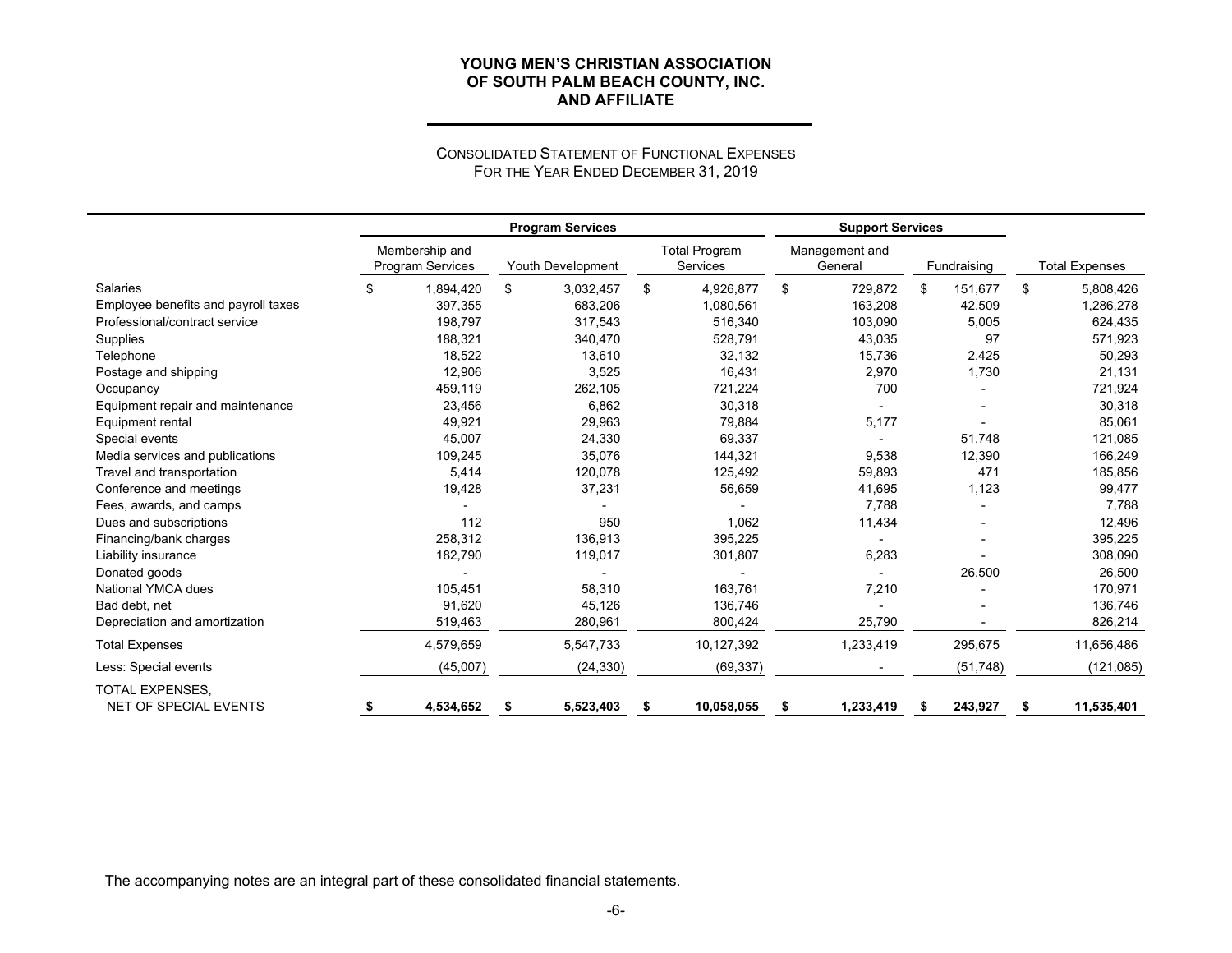# CONSOLIDATED STATEMENTS OF CASH FLOWS FOR THE YEARS ENDED DECEMBER 31,

|                                                                                                |     | 2020                 |     | 2019                   |
|------------------------------------------------------------------------------------------------|-----|----------------------|-----|------------------------|
| CASH FLOWS FROM OPERATING ACTIVITIES:                                                          |     |                      |     |                        |
| Changes in net assets                                                                          | -\$ | (476, 862)           | \$  | 289,976                |
| Adjustments to reconcile change in net assets<br>to net cash provided by operating activities: |     |                      |     |                        |
| Depreciation and amortization                                                                  |     | 902,653              |     | 826,214                |
| Amortization of bond financing cost                                                            |     | 8,189                |     | 7,975                  |
| Bad debt, net                                                                                  |     | 159,730              |     | 136,746                |
| Loss on sale of property and equipment                                                         |     | 3,681                |     |                        |
| Present value discount adjustment on beneficial interests in irrevocable trusts                |     | (12, 856)            |     | (22, 350)              |
| Change in fair value of interest rate swap                                                     |     | 152,233              |     | 150,292                |
| Net realized/unrealized gains on investments<br>Decrease (increase) in assets:                 |     | (139, 528)           |     | (142, 499)             |
| Contributions receivable                                                                       |     | (2,022)              |     | (31, 539)              |
| Grant receivables and other receivables                                                        |     | (72, 757)            |     | (149, 218)             |
| Prepaid expenses                                                                               |     | 78,035               |     | (34, 514)              |
| Increase (decrease) in liabilities:                                                            |     |                      |     |                        |
| Accounts payable and accrued expenses<br>Deferred revenue                                      |     | (113,082)<br>302,330 |     | (35, 415)<br>(24, 408) |
|                                                                                                |     |                      |     |                        |
| <b>TOTAL ADJUSTMENTS</b>                                                                       |     | 1,266,606            |     | 681,284                |
| NET CASH PROVIDED BY OPERATING ACTIVITIES                                                      |     | 789,744              |     | 971,260                |
| CASH FLOWS FROM INVESTING ACTIVITIES:                                                          |     |                      |     |                        |
| Purchases of property and equipment                                                            |     | (493, 290)           |     | (305,033)              |
| Proceeds from sale of property and equipment                                                   |     | 36,250               |     |                        |
| Purchases of investments                                                                       |     | (250, 809)           |     | (853,067)              |
| Proceeds from investments                                                                      |     | 261,637              |     | 844,339                |
| NET CASH USED IN INVESTING ACTIVITIES                                                          |     | (446, 212)           |     | (313, 761)             |
| CASH FLOWS FROM FINANCING ACTIVITIES:                                                          |     |                      |     |                        |
| Proceeds from Economic Injury Disaster Loan                                                    |     | 150,000              |     |                        |
| Repayments of note payable                                                                     |     |                      |     | (191, 127)             |
| Repayments of bonds payable<br>Repayments of capital lease obligations                         |     | (538, 634)           |     | (522, 995)             |
|                                                                                                |     | (107, 769)           |     | (165, 474)             |
| NET CASH USED IN FINANCING ACTIVITIES                                                          |     | (496, 403)           |     | (879, 596)             |
| <b>NET DECREASE IN CASH</b>                                                                    |     | (152, 871)           |     | (222,097)              |
| CASH - BEGINNING OF YEAR                                                                       |     | 2,868,528            |     | 3,090,625              |
| CASH - END OF YEAR                                                                             | \$  | 2,715,657            |     | \$2,868,528            |
| SUPPLEMENTAL DISCLOSURE OF CASH FLOW INFORMATION:                                              |     |                      |     |                        |
| Interest paid                                                                                  | \$  | 172,912              | -\$ | 204,677                |
| SUPPLEMENTAL DISCLOSURE OF NON-CASH FINANCING<br>AND INVESTING ACTIVITIES:                     |     |                      |     |                        |
| Equipment financed through capital lease                                                       | \$  | 90,848               | \$  | 110,637                |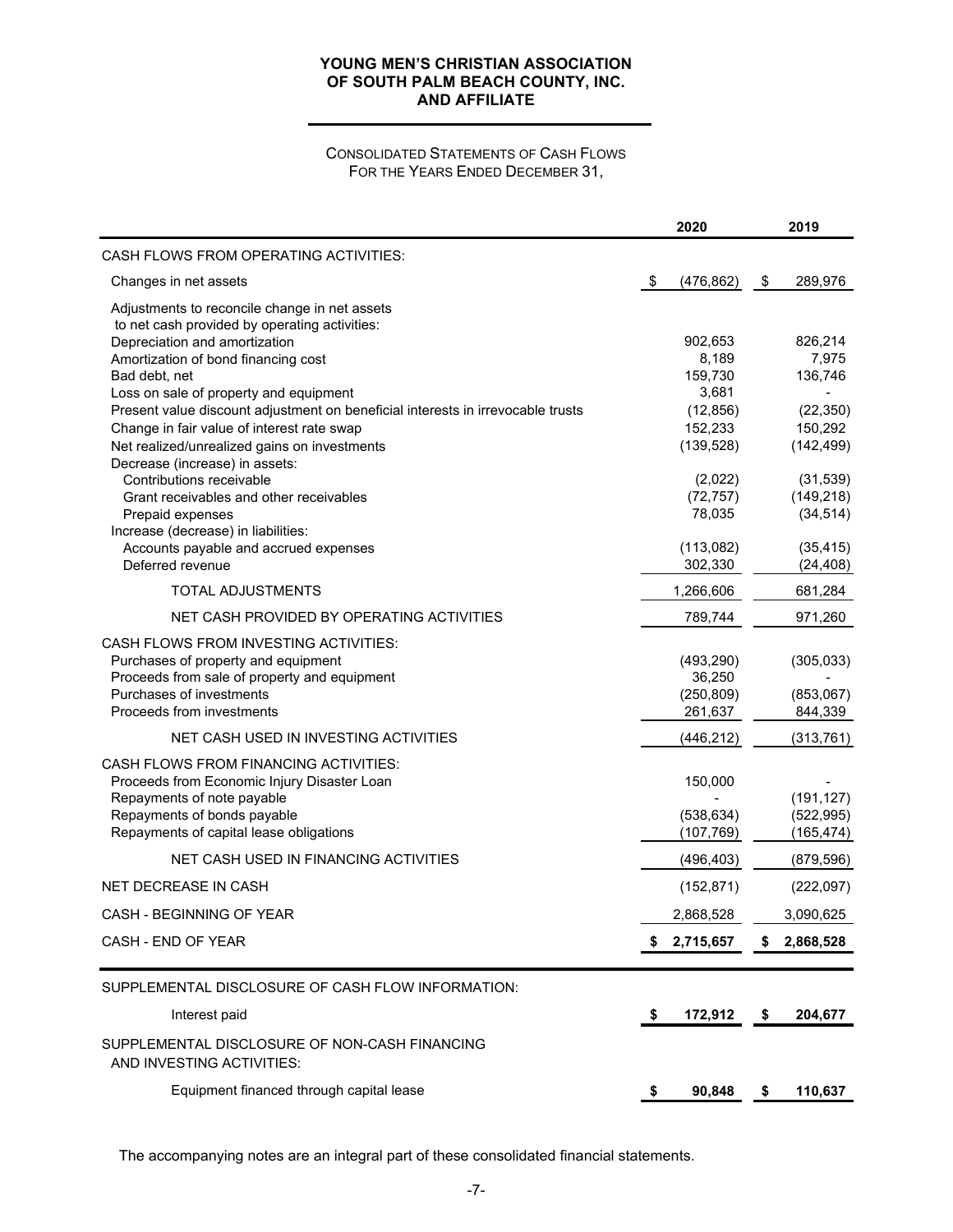#### NOTES TO CONSOLIDATED FINANCIAL STATEMENTS DECEMBER 31, 2020 AND 2019

# **1. NATURE OF ORGANIZATION**

Young Men's Christian Association of South Palm Beach County, Inc. and Affiliate (the "YMCA") is comprised of Young Men's Christian Association of South Palm Beach County, Inc. (the "YMCA SPBC") and its affiliate YMCA Foundation of South Palm Beach County, Inc (the "YMCA Foundation").

The YMCA SPBC is a not-for-profit corporation organized under the laws of the State of Florida. The YMCA SPBC is a cause driven organization that is for youth development, for healthy living and for social responsibility. The YMCA SPBC is a member of the Young Men's Christian Association of the USA, a world-wide organization. Each member of the YMCA of the USA is autonomous.

In 2004, the YMCA Foundation was formed. The YMCA Foundation was established to provide a permanent source of funding, allowing the YMCA SPBC to meet critical community needs now and in the future. Earnings, from the YMCA Foundation, support existing program areas, provide flexibility in developing programs to respond to changing community needs, fund improvements to keep buildings up to code, safe and welcoming, and provide a safety net in times of crisis or economic uncertainty.

The YMCA provides many programs and services to people of all ages. Some of the programs and services are:

| Summer camp                                                                 | Senior health and wellness programs                                          |
|-----------------------------------------------------------------------------|------------------------------------------------------------------------------|
| Early childhood development program                                         | Family development programs                                                  |
| Preschool                                                                   | Youth and adult sport leagues                                                |
| Social and recreational programs for<br>youths and adults with disabilities | Youth and adult aquatic instruction, water safety<br>and drowning prevention |

Diabetes prevention

Revenues are derived primarily from program and service fees, membership dues and contributions.

#### **2. SUMMARY OF SIGNIFICANT ACCOUNTING POLICIES**

#### **Basis of Presentation and Principles of Consolidation**

The consolidated financial statements include the accounts of the YMCA SPBC and the YMCA Foundation, which are under common control. All intercompany balances and transactions have been eliminated in the accompanying consolidated financial statements. The YMCA Foundation was established to provide a permanent source of funding for the YMCA SPBC, allowing the YMCA SPBC to meet critical community needs now and in the future.

The consolidated financial statements of the YMCA have been prepared on the accrual basis of accounting and in accordance with accounting principles generally accepted in the United States of America ("U.S. GAAP").

Net assets and revenues, gains and losses are classified into two classes of net assets based on the existence or absence of donor-imposed restrictions. The two classes of net asset categories are as follows:

Net Assets without Donor Restrictions consist of contributions and other inflows of assets whose use is not subject to donor-imposed restrictions.

Net Assets with Donor Restrictions consist of contributions and other inflows of assets whose use is subject to donorimposed restrictions that are more specific than broad limits reflecting the nature of the YMCA, the environment in which the YMCA operates and the purposes specified in the YMCA's articles of incorporation or bylaws or comparable documents. Donor-imposed restrictions may be temporary in nature, such as stipulating that resources may be used only after a specified date or limited to specific programs or services. Certain donor-imposed restrictions are perpetual in nature.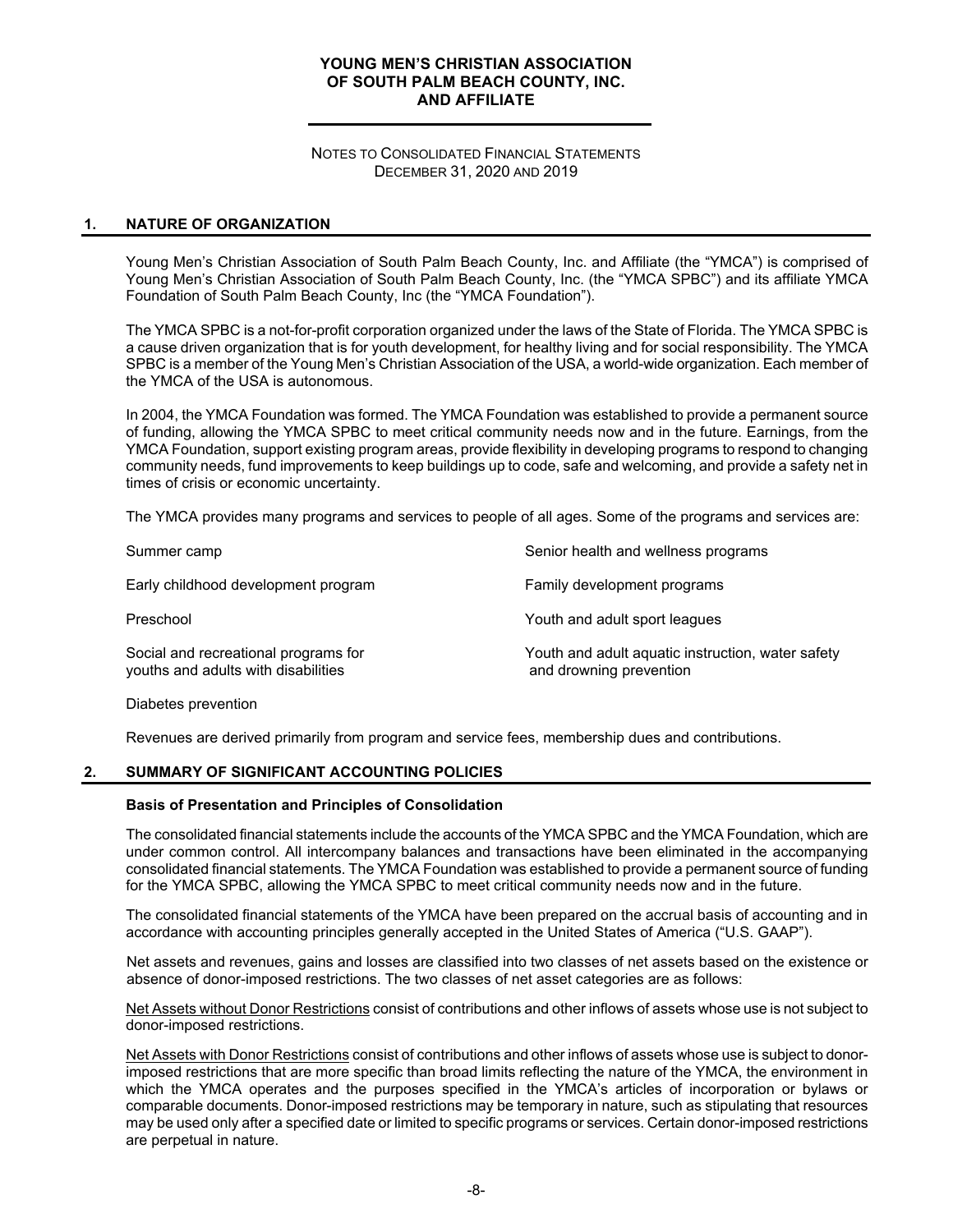# NOTES TO CONSOLIDATED FINANCIAL STATEMENTS DECEMBER 31, 2020 AND 2019

# **2. SUMMARY OF SIGNIFICANT ACCOUNTING POLICIES (CONTINUED)**

#### **Use of Estimates**

The preparation of consolidated financial statements in conformity with U.S. GAAP requires management to make estimates and assumptions that affect the reported amounts of assets and liabilities and disclosure of contingent assets and liabilities at the date of the consolidated financial statements and the reported amounts of revenues and expenses during the reporting period. Actual results could differ from those estimates, and those estimates may be material.

#### **Investments and Investment Return**

Investments are stated at fair value (NOTES 4 and 14). Realized and unrealized gains and losses are included in the change in net assets without donor restrictions. Realized gains and losses are reported at date of disposition based on the difference between the net proceeds received and the purchased value of the investment sold, using the specific identification method. Unrealized gains and losses are reported for the change in fair value between reporting periods. Interest and dividend income are reported when earned.

#### **Contributions Receivable, Net**

All contributions are considered to be net assets without donor restrictions unless specifically restricted by the donor. Amounts received that are designated for future years or restricted by the donor for specific purposes are reported as net assets with donor restrictions. However, if a restriction is fulfilled in the same year in which the contribution is received, the YMCA reports the support as net assets without donor restrictions.

Contributions receivable are initially recorded at fair value when received. Contributions receivable due in the next year are reflected as current contributions receivable and are recorded at their net realizable value. Contributions receivable due in subsequent years are reflected as long-term contributions receivable and are recorded at the present value of future collections. Conditional contributions receivable are recognized when the conditions have been substantially met.

The YMCA estimates an allowance for uncollectible contributions receivable based on the creditworthiness of its donors, aging of the individual balances receivable, recent payment history, contractual terms, and other qualitative factors such as the status of the relationship with the donor. Contributions receivable are written off when all collection procedures have been exhausted and the potential for recovery is considered remote.

#### **Grant Receivables and Other Receivables, Net**

Grant receivables and other receivables consist of grants, membership, and other program related fees. Management reviews its receivable balances for uncollectible accounts on a monthly basis and either directly writes them off or creates an allowance for doubtful accounts (NOTE 6). The allowance for doubtful accounts is determined taking into account the financial condition of the YMCA's customers, current general economic conditions, and the age of certain balances due to the YMCA. Receivables are charged off after all means of collection have been exhausted.

#### **Split-Interest Agreements**

The YMCA has been named as a remainder beneficiary of various charitable remainder annuity and unitrusts. Trust assets are stated at fair market value. The YMCA's beneficial interest was determined using Internal Revenue Service actuarial assumptions, discounted using the applicable federal rate in effect at the date of the gift. The YMCA used a present value discount rate of approximately 4%.

A contribution is recorded at the fair value of the assets received less a present value discount. The assets related to these trusts are separately identified in the accompanying Consolidated Statements of Financial Position as "Beneficial interest in irrevocable trusts, net." Changes in fair value for the period are reported in the Consolidated Statements of Activities within the caption "Contributions, net."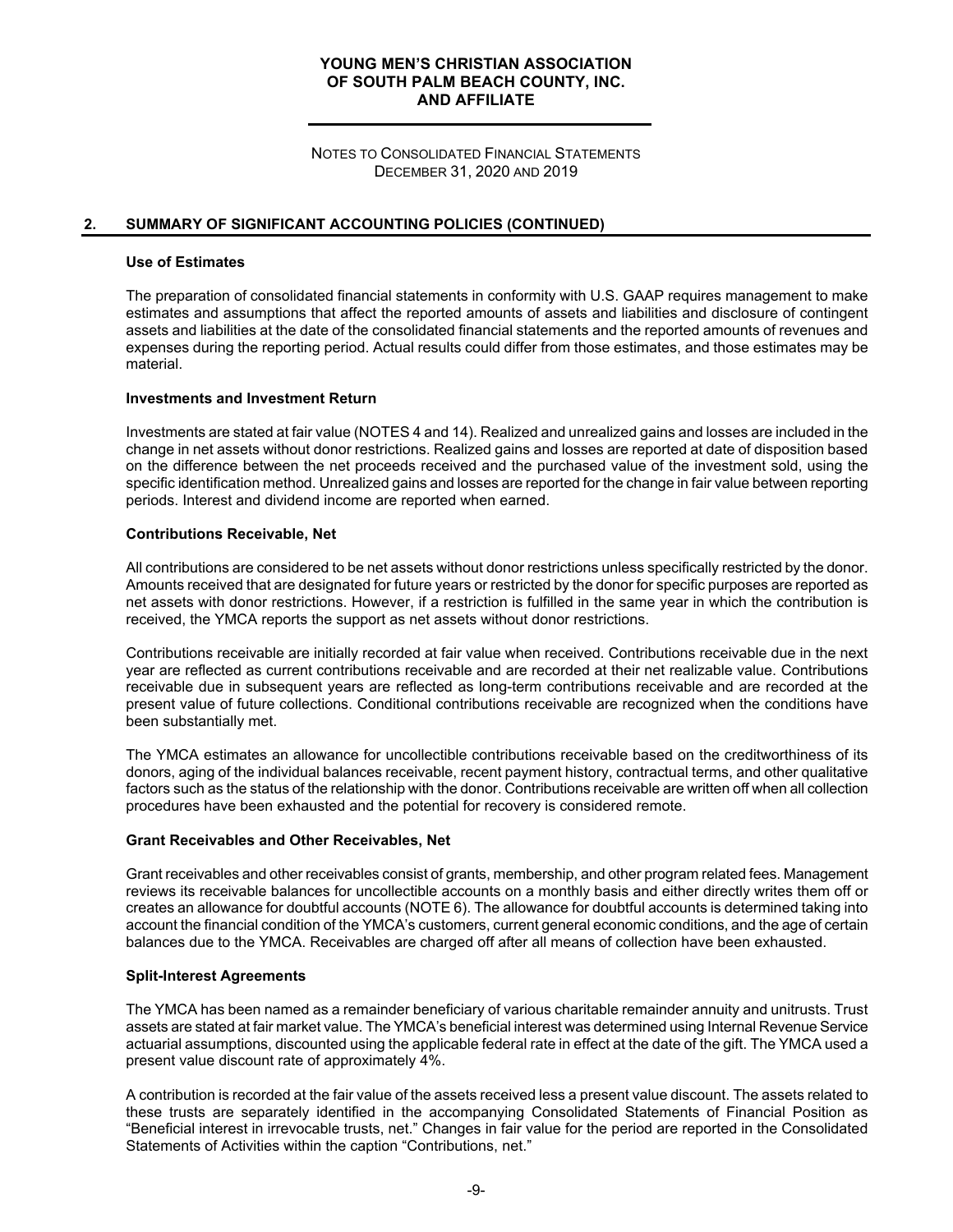# NOTES TO CONSOLIDATED FINANCIAL STATEMENTS DECEMBER 31, 2020 AND 2019

# **2. SUMMARY OF SIGNIFICANT ACCOUNTING POLICIES (CONTINUED)**

# **Property and Equipment, Net**

The YMCA capitalizes all expenditures in excess of \$1,000 for property and equipment. Property and equipment are recorded at cost if purchased and at their estimated fair value if donated. Property and equipment donations are reported as net assets without donor restrictions unless the donor has restricted the use of the asset for a specific purpose. Contributions of cash, other assets and unconditional contributions receivable which are restricted for the purpose of acquiring property and equipment are reported as net assets with donor restrictions. When there are no explicit donor stipulations about how long those long-lived assets must be maintained, the YMCA reports expirations of donor restrictions when the acquired long-lived assets are placed in service. These expirations of donor restrictions are reported as reclassifications to net assets without donor restrictions.

Property and equipment are depreciated and amortized using the straight-line method over the estimated useful lives of the respective assets.

|                                            | Useful lives   |
|--------------------------------------------|----------------|
| Youth learning center                      | 39 years       |
| Buildings and improvements - Boca Raton    | 5 - 39 years   |
| Buildings and improvements - Boynton Beach | $5 - 39$ years |
| Sports field                               | $5 - 15$ years |
| Equipment                                  | $2 - 10$ years |
| <b>Vehicles</b>                            | $3 - 7$ years  |

# **Long-Lived Assets**

The YMCA reviews its long-lived assets for possible impairment at least annually, and more frequently if circumstances warrant. Impairment is determined to exist when estimated amounts recoverable through future cash flows from operations on an undiscounted basis are less than the long-lived asset carrying values. If a long-lived asset is determined to be impaired, it is written down to its estimated fair value to the extent that the carrying amount exceeds the fair value of the long-lived asset. No write-downs for impairment of long-lived assets were recorded for the years ended December 31, 2020 and 2019.

# **Bond Financing Costs, Net**

The YMCA amortizes costs incurred in obtaining debt financing over the terms of the debt instruments. Accordingly, costs incurred to obtain the bonds payable, as described in NOTE 11, are being amortized over the terms of the debt instruments utilizing the effective interest method. The original bond financing costs were approximately \$130,000. The balance of the YMCA's unamortized bond financing costs as of December 31, 2020 and 2019 was approximately \$73,000 and \$81,000, respectively, and is netted with "Bonds payable" balance on the Consolidated Statements of Financial Position. Amortization expense was approximately \$8,000 for each of the years ended December 31, 2020 and 2019, and is included within the caption "Financing/bank charges" in the accompanying Consolidated Statements of Functional Expenses.

# **Revenue Recognition - Contributions**

Transfers of cash or other assets or settlement of liabilities that are both voluntary and nonreciprocal are recognized as contributions. Contributions may either be conditional or unconditional. A contribution is considered conditional when the donor imposes both a barrier and a right of return. Conditional contributions are recognized as revenue on the date all donor-imposed barriers are overcome or explicitly waived by the donor. Barriers may include specific and measurable outcomes, limitations on the performance of an activity and other stipulations related to the contribution. A donor has a right of return of any assets transferred or a right of release of its obligation to transfer any assets in the event the YMCA fails to overcome one or more barriers. Assets received before the barrier is overcome are accounted for as refundable advances.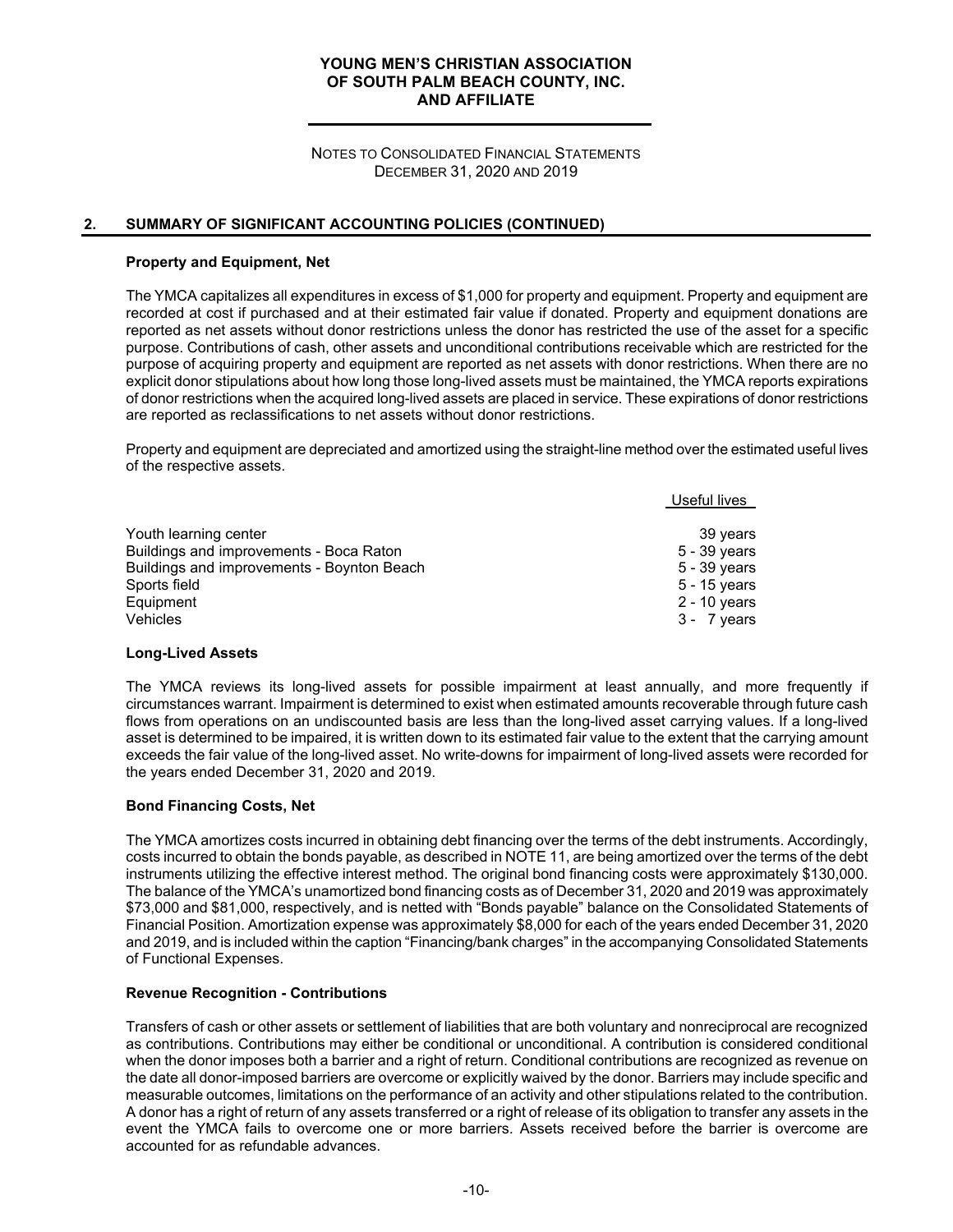# NOTES TO CONSOLIDATED FINANCIAL STATEMENTS DECEMBER 31, 2020 AND 2019

# **2. SUMMARY OF SIGNIFICANT ACCOUNTING POLICIES (CONTINUED)**

# **Revenue Recognition - Contributions (Continued)**

Unconditional contributions may or may not be subject to donor-imposed restrictions. Donor-imposed restrictions limit the use of the donated assets but are less specific than donor-imposed conditions. Contributions received and unconditional promises to give are measured at their fair values and are reported as an increase in net assets. The YMCA reports gifts of cash and other assets as restricted support if they are received with donor stipulations about the use of the donated assets, or if they are designated as support for future periods.

When a donor restriction expires, that is, when a stipulated time restriction ends or purpose restriction is accomplished, net assets with donor restrictions are reclassified to net assets without donor restrictions and reported in the Consolidated Statements of Activities as "Net assets released from restrictions." Donor-restricted contributions whose restrictions are met in the same reporting period in which received are reported as net assets without donor restrictions.

Contributed services and the related expenses are recognized at their fair value in the period of use. Contributed services are recognized as contributions if the services: (a) create or enhance nonfinancial assets or (b) require specialized skills, are performed by people with those skills, and would otherwise have been purchased. Such support is only recognized when the underlying value of the services can be determined on a measurable and objective basis. Many individuals have donated time and services to advance the YMCA's programs and objectives. The value of these services has not been recorded in the accompanying consolidated financial statements because they do not meet the criteria to be recorded in the consolidated financial statements under U.S. GAAP. Contributed assets are recognized as revenue at its fair value on the date of the contribution. For the years ended December 31, 2020 and 2019, the YMCA received donated goods valued at \$47,100 and \$26,500, respectively, which included items primarily related to fundraising and is included within the caption "Donated goods" in the Consolidated Statements of Activities.

The YMCA receives grants from a number of sources including federal, state, and local governments, private foundations, and other donors. Grant revenue is recognized when the expenses subject to reimbursement by the grantor are incurred, or when the services subject to reimbursement by the grantor have been performed. Grants are evaluated as to whether they qualify as exchange transactions or contributions as defined by U.S. GAAP. Grants that primarily provide commensurate value to the general public are reported as contributions.

#### **Revenue Recognition – Exchange Transactions**

Reciprocal transfers in which each party receives and sacrifices goods or services with approximate commensurate value are recognized as exchange transactions. The YMCA adopted Accounting Standards Codification ("ASC") Topic 606, *Revenue from Contracts with Customers* ("Topic 606") on January 1, 2019 using the modified retrospective method applied to all contracts not completed as of the date of the adoption. The YMCA applies Topic 606 to exchange transactions in which it receives consideration from individuals for membership and other program services offered. Under U.S. GAAP, these arrangements are exchange transactions between the YMCA and the individuals participating in the YMCA's programs.

The modified retrospective adoption method requires the YMCA to record a transition adjustment for the new revenue standard, if any, as a cumulative effect adjustment to beginning net assets as of the date of adoption. Therefore, comparative information has not been adjusted. No adjustment to the YMCA's beginning net assets were required as a result of adopting Topic 606.

# *Membership Dues and Program Services Revenue*

The YMCA's revenue from contracts with customers is from performance obligations satisfied over time and from contracts with an initial expected duration of less than one year. Prices are specific to distinct performance obligations and do not consist of multiple transactions.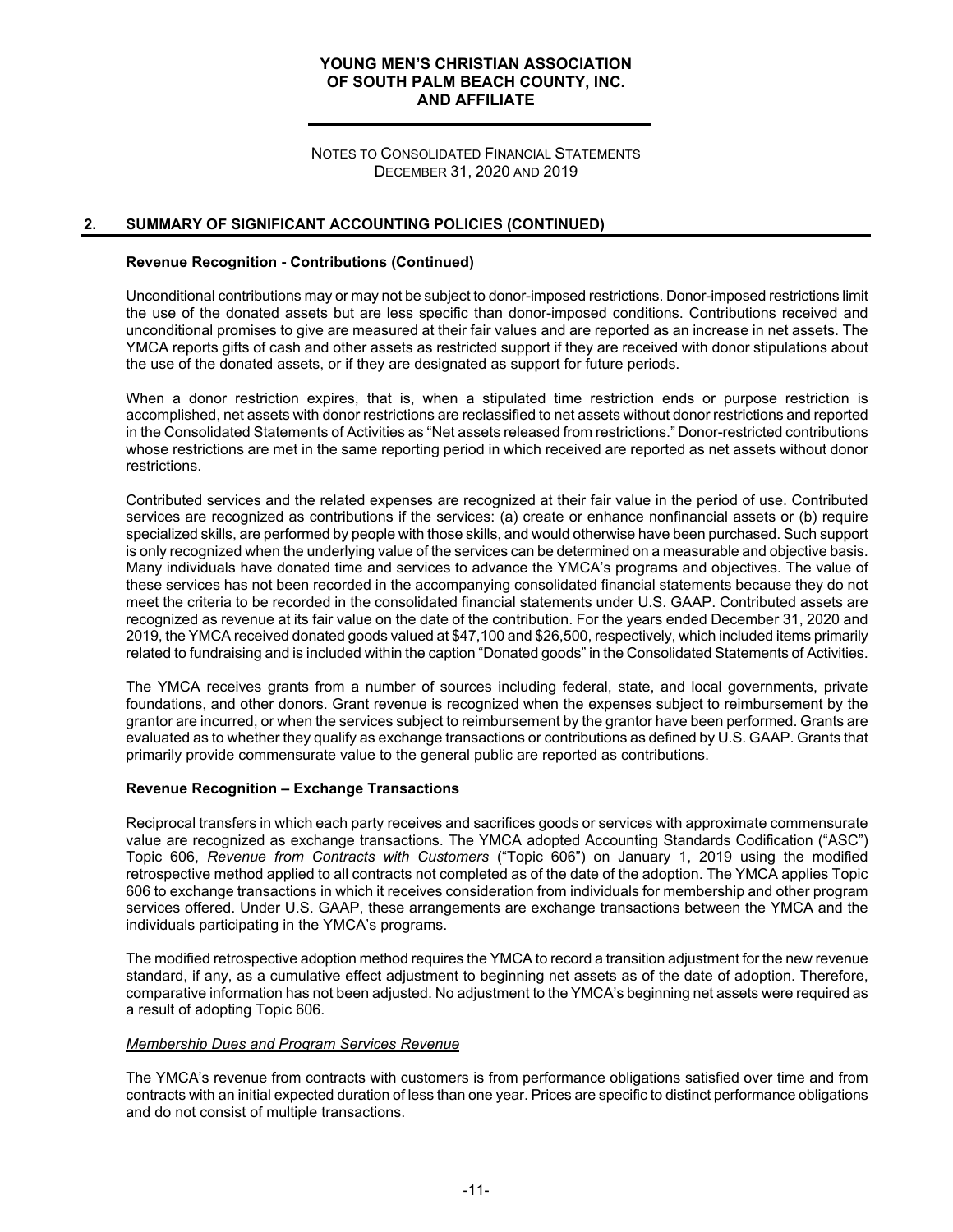NOTES TO CONSOLIDATED FINANCIAL STATEMENTS DECEMBER 31, 2020 AND 2019

# **2. SUMMARY OF SIGNIFICANT ACCOUNTING POLICIES (CONTINUED)**

#### **Revenue Recognition – Exchange Transactions (Continued)**

#### *Membership Dues and Program Services Revenue (Continued)*

Revenue related to membership is recognized on a pro-rata basis over the periods to which the fees relate. Members are provided with monthly access to the YMCA's facilities and a variety of services which is accounted for as a single performance obligation. Membership fees are billed monthly and payment is due prior to the month of membership. Fees collected in advance of the membership period start date are recognized as deferred revenue.

Program revenue is recognized over time on a pro-rata basis as the program/session is completed and is reported at the amount that reflects the consideration to which the YMCA expects to be entitled in exchange for providing services to their program participants. Program fees are typically due prior to the start of the program and are generally billed per session, usually weekly or monthly, depending on the program. Program fees collected in advance for those sessions not completed at the end of the reporting period are recognized as deferred revenue.

Deferred revenue from contracts was approximately \$602,000 and \$271,000 as of December 31, 2020 and 2019, respectively, and is included in the Consolidated Statements of Financial Position within the caption "Deferred revenue." Accounts receivable for revenue from contracts was approximately \$152,000 and \$178,000 as of December 31, 2020 and 2019, respectively, and is included in the Consolidated Statements of Financial Position within the caption "Grant receivables and other receivables, net."

#### *Special Events Revenue*

Topic 606 applies to the portion of the YMCA's special events income that is determined to be an exchange transaction. The YMCA conducts special events in which a portion of the gross proceeds paid by the participant represents payment for the direct cost of the benefits received by the participant at the event. Unless a verifiable, objective means exists to demonstrate otherwise, the fair value of meals and entertainment provided at special events is measured at the actual cost to the YMCA. The direct costs of the special events which ultimately benefit the donor rather than the YMCA are recorded as exchange transaction revenue and exchange transaction expense and amounted to approximately \$91,000 and \$121,000 for the years ended December 31, 2020 and 2019, respectively and are included in the caption "Special events, net" on the Consolidated Statements of Activities and the caption "Special events" on the Consolidated Statements of Functional Expenses.

# **CARES Act and Paycheck Protection Program**

On April 22, 2020, the YMCA received a loan of \$1,361,277 under the Paycheck Protection Program ("PPP") authorized by the Coronavirus Aid, Relief, and Economic Security Act (the "CARES Act") that was signed into law on March 27, 2020. The application for these funds requires the YMCA to, in good faith, certify that the current economic uncertainty made the loan request necessary to support the ongoing operations of the YMCA. This certification further requires the YMCA to take into account its current business activity and its ability to access other sources of liquidity sufficient to support ongoing operations in a manner that is not significantly detrimental to the business. The loan begins accruing interest at a rate of 1.00% on the effective date. Principal payments are due in equal monthly installments commencing in April 2021. During the year ended December 31, 2020 there were no principal or interest payments required on the loan. The loan matures on April 22, 2022, at which time all unpaid principal and accrued interest is due. Under the PPP, loan funds are eligible for forgiveness to the extent that they are used to cover certain payroll, rent, and utility costs and if the YMCA retains employees during a specified period. The receipt of these funds, and the forgiveness of the loan attendant to these funds, is dependent on the YMCA having initially qualified for the loan and qualifying for the forgiveness of such loan based on the YMCA's future adherence to the forgiveness criteria. The YMCA has accounted for the full balance of the PPP funds as grant income in accordance with ASC 958-605, as the allowable costs of the specific loan forgiveness provisions were incurred and is included within the caption "Paycheck Protection Program" on the accompanying Consolidated Statements of Activities for the year ended December 31, 2020. The YMCA has not accrued any liability associated with the risk of an adverse Small Business Administration ("SBA") review.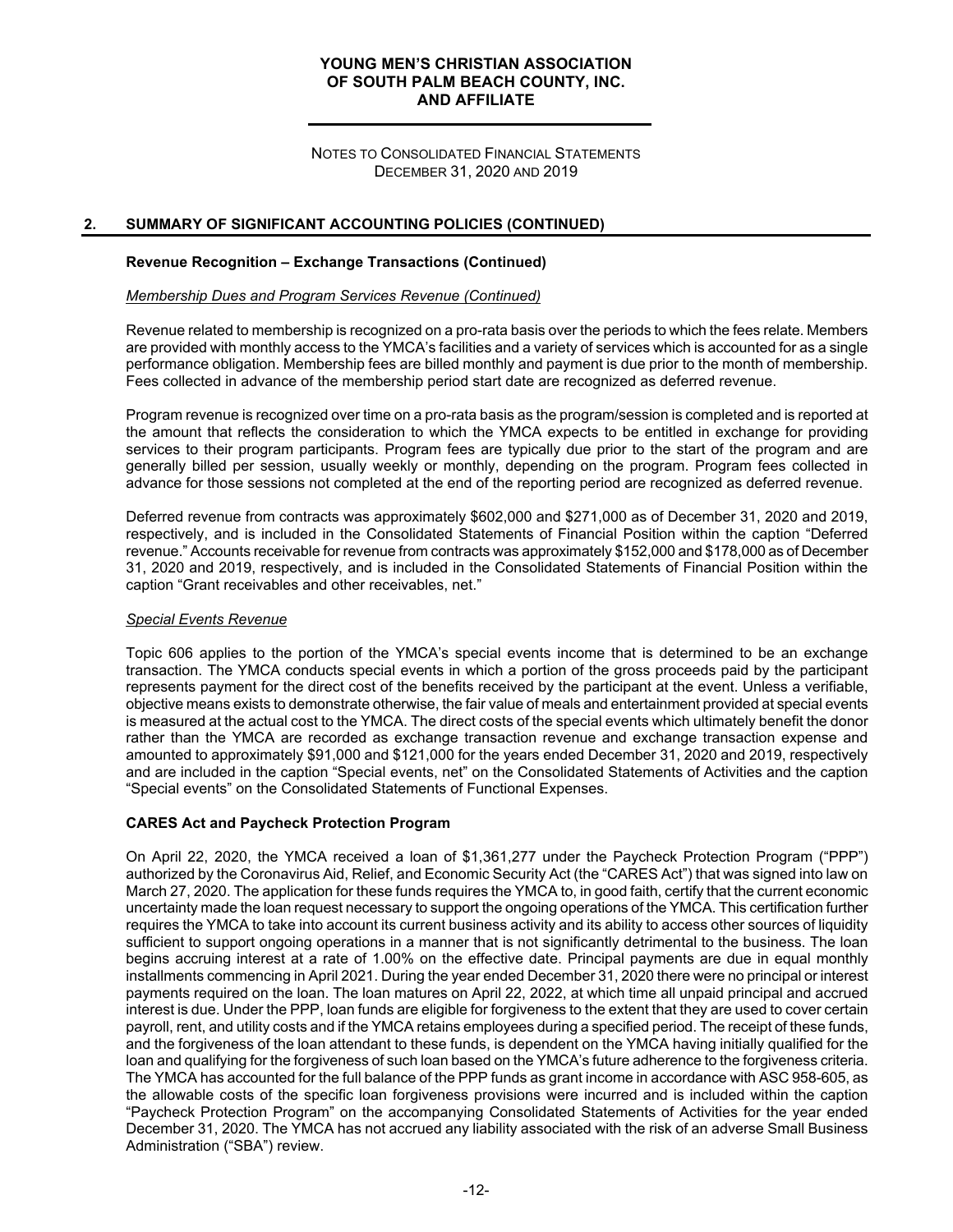# NOTES TO CONSOLIDATED FINANCIAL STATEMENTS DECEMBER 31, 2020 AND 2019

# **2. SUMMARY OF SIGNIFICANT ACCOUNTING POLICIES (CONTINUED)**

# **CARES Act and Paycheck Protection Program (Continued)**

The CARES Act, among other things, includes provisions relating to refundable payroll tax credits, deferment of employer side social security payments, net operating loss carryback periods, alternative minimum tax credit refunds, modifications to the net interest deduction limitations, increased limitations on qualified charitable contributions and technical corrections to tax depreciation methods for qualified improvement property. The YMCA applied for and received an Economic Injury Disaster Loan and an Economic Injury Disaster Loan Advance (NOTE 10). The YMCA did not apply for any other funding and noted no material impact from the other tax provisions.

The YMCA received notification of forgiveness from the SBA on March 9, 2021 in the amount of \$1,361,277.

In March 2021, the YMCA received additional PPP funds in the amount of \$1,388,299.

#### **Derivative Financial Instruments**

The YMCA adopted the provision of an accounting standard for utilizing derivative instruments and hedging activities. The standard requires that all derivative financial instruments, such as interest rate swaps contracts and foreign exchange contracts, be recognized in the consolidated financial statements and measured at fair value regardless of the purpose or intent for holding them. If the derivative is a hedge, depending on the nature of the hedge, a change in fair value of the derivative will either be offset against the change in the fair value of a hedge asset or liability through earnings.

The YMCA utilizes interest rate swaps to manage interest rate costs and to hedge against risks associated with changing interest rates. The YMCA designates interest rate swaps as hedges of specific debt instruments and accounts for them using the short-cut method, as described in the accounting standard. Interest differentials on interest rate swaps are recognized as adjustments to interest incurred on the related debt instruments (NOTE 12).

#### **Income Taxes**

The YMCA SPBC and the YMCA Foundation qualify as tax-exempt organizations under Section 501(a) as an organization described in Section 501(c)(3) of the Internal Revenue Code of 1986, as amended. Accordingly, no provision for income taxes has been recorded.

The YMCA recognizes and measures tax positions based on their technical merit and assesses the likelihood that the positions will be sustained upon examination based on the facts, circumstances and information available at the end of each period. Interest and penalties on tax liabilities, if any, would be recorded in interest expense and other noninterest expense, respectively. There were no uncertain tax positions as of December 31, 2020 and 2019.

The U.S. Federal jurisdiction is the major tax jurisdiction where the YMCA SPBC and the YMCA Foundation file income tax returns. The YMCA SPBC and the YMCA Foundation are generally no longer subject to U.S. Federal examinations by tax authorities for years before 2017.

#### **Functional Allocation of Expenses**

The costs of providing the various programs and other activities have been summarized on a functional basis in the Consolidated Statements of Activities and by natural classification in the Consolidated Statements of Functional Expenses. All indirect expenses have been allocated among the program and supporting services based on a reasonable basis that is consistently applied. Personnel expenses are allocated on the basis of estimated time and effort.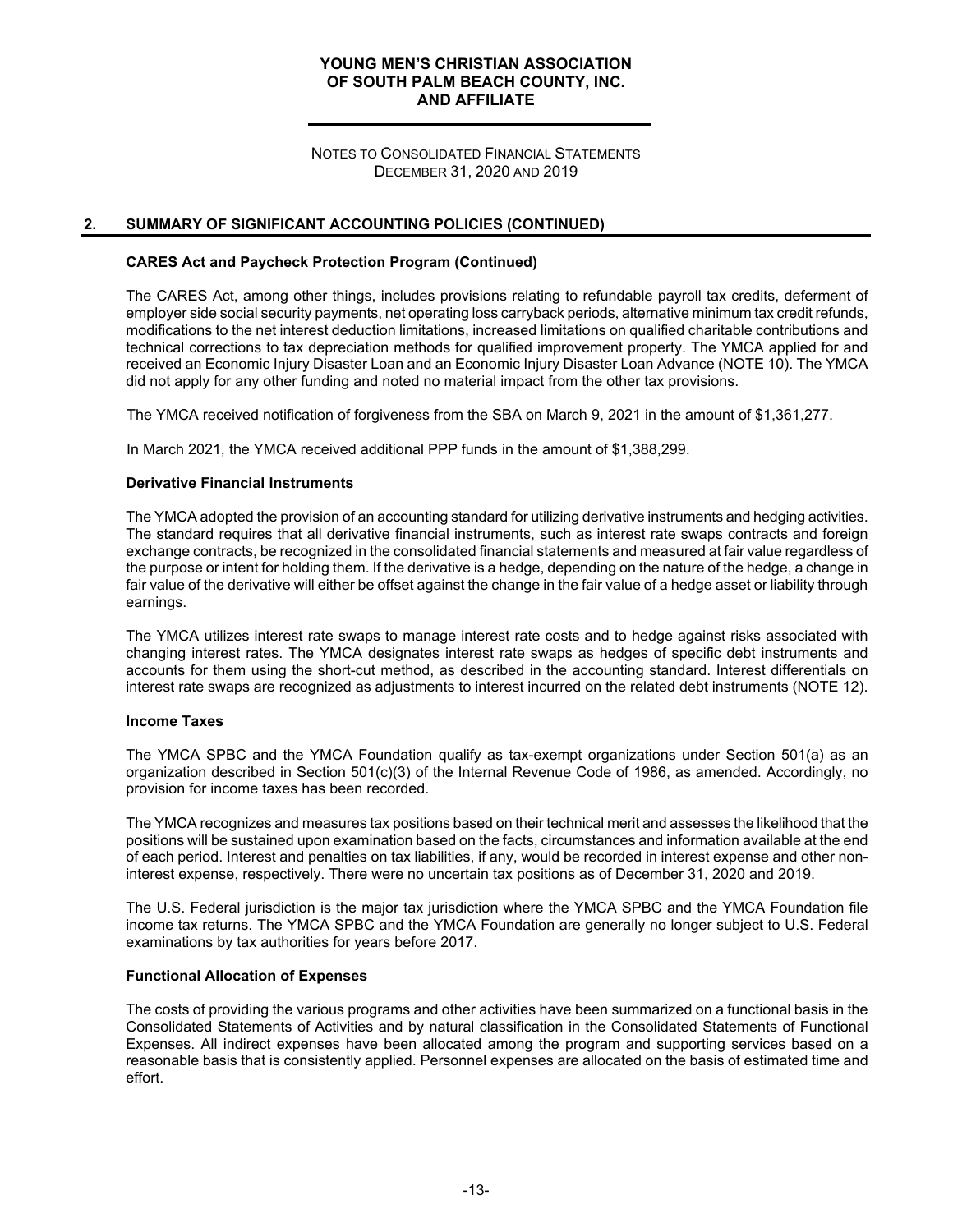# NOTES TO CONSOLIDATED FINANCIAL STATEMENTS DECEMBER 31, 2020 AND 2019

# **2. SUMMARY OF SIGNIFICANT ACCOUNTING POLICIES (CONTINUED)**

#### **Deferred Revenue**

Deferred revenue consists of membership dues, various programs and rent received in advance on a multi-year lease (NOTE 9). Membership fees are due on a month to month basis and can be cancelled at any time by the member. Membership fees received in advance of the scheduled payment terms are recorded as deferred revenue. Additionally, program revenue received in advance of the program function is recorded as deferred revenue.

# **Advertising Costs**

The YMCA uses advertising to promote its programs among the audiences its serves. Advertising costs are expensed as incurred. Advertising expense for the years ended December 31, 2020 and 2019 was approximately \$126,000 and \$166,000, respectively, and is included within "Media services and publications" in the Consolidated Statements of Functional Expenses.

#### **Adopted Accounting Pronouncements**

#### Fair Value Measurement

In August 2018, the Financial Accounting Standards Board ("FASB") issued an accounting standard update (ASU 2018-13) that removes certain disclosures related to transfers between hierarchy levels and adds certain disclosures related to Level 3 investments. The update also changes certain disclosure requirements. The update is effective for fiscal years beginning after December 15, 2019 and interim periods within those fiscal years. Early application is permitted. The YMCA adopted the update effective January 1, 2020. The adoption of the update did not have a material effect on the YMCA's consolidated financial statements.

# **Recent Accounting Pronouncements**

#### Lease Accounting

In February 2016, the FASB issued an accounting standard update (ASU 2016-02) which amends existing lease guidance. The update requires lessees to recognize a right-of-use asset and related lease liability for many operating leases now currently off-balance sheet under current U.S. GAAP. Also, the FASB has issued amendments to the update with practical expedients related to land easements, lessor accounting, and disclosures related to accounting changes and error corrections. The YMCA is currently evaluating the effect the update will have on its consolidated financial statements but expects upon adoption that the update will have a material effect on the YMCA's consolidated financial condition due to the recognition of a right-of-use asset and related lease liability. The YMCA does not anticipate the update having a material effect on the YMCA's results of operations or cash flows, though such an effect is possible.

The update originally required transition to the new lease guidance using a modified retrospective approach which would reflect the application of the update as of the beginning of the earliest comparative period presented. A subsequent amendment to the update provides an optional transition method that allows entities to initially apply the new lease guidance with a cumulative-effect adjustment to the opening balance of equity in the period of adoption. If this optional transition method is elected, after the adoption of the new lease guidance, the YMCA's presentation of comparative periods in the consolidated financial statements will continue to be in accordance with current lease accounting. The YMCA is evaluating the method of adoption it will elect. The update is effective for fiscal years beginning after December 15, 2021, and for interim periods within fiscal years beginning after December 15, 2022, with early application permitted.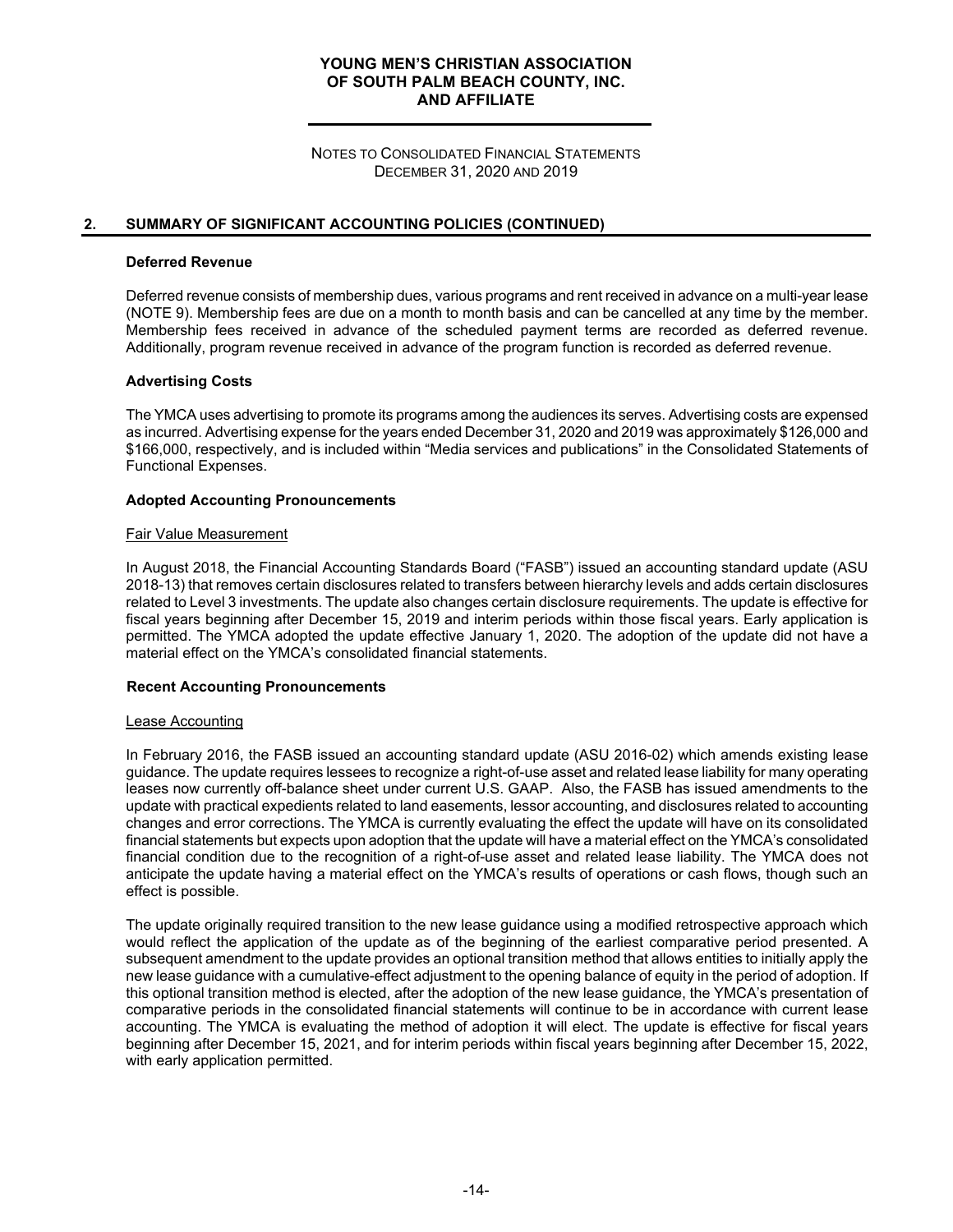NOTES TO CONSOLIDATED FINANCIAL STATEMENTS DECEMBER 31, 2020 AND 2019

# **2. SUMMARY OF SIGNIFICANT ACCOUNTING POLICIES (CONTINUED)**

#### **Recent Accounting Pronouncements (Continued)**

#### Measurement of Credit Losses on Financial Instruments

In June 2016, the FASB issued an accounting standard update (ASU 2016-13) which will replace the current incurred loss impairment methodology in U.S. GAAP with a methodology that reflects the expected credit losses. The update is intended to provide financial statement users with more decision-useful information about expected credit losses. Also, the FASB has issued amendments to the update with transition relief intended to improve comparability of financial statement information for some entities, to decrease costs for some financial statement preparers, and to clarify some disclosures. This update is effective on a modified retrospective basis for financial statements issued for fiscal years beginning after December 15, 2022, and interim periods within those fiscal years. Early adoption is permitted for fiscal years beginning after December 15, 2018 including interim periods in those fiscal years. The YMCA is currently evaluating the effect the update will have on its consolidated financial statements.

#### Targeted Improvements to Accounting for Hedging Activities

In August 2017, the FASB issued an accounting standard update (ASU 2017-12) with the objective to better align an entity's risk management activities and financial reporting for hedging relationships, simplify the hedge accounting requirements, and improve the disclosures of hedging arrangements. The update is effective for fiscal years beginning after December 15, 2020, and interim periods within fiscal years beginning after December 15, 2021, with early application permitted. The YMCA is currently evaluating the potential accounting, transition, and disclosure effects the update will have on its consolidated financial statements.

#### Derivatives and Hedging

In October 2018, the FASB issued an accounting standard update (ASU 2018-16) to improve guidance on the risks associated with financial assets or liabilities that are permitted to be hedged. The update is effective for fiscal years beginning after December 15, 2020, and interim periods within fiscal years beginning after December 15, 2021, with early application permitted. The YMCA is currently evaluating the potential accounting, transition, and disclosure effects the update will have on its consolidated financial statements.

#### Clarifying the Interaction between Topic 808 and Topic 606

In November 2018, the FASB issued an accounting standard update (ASU 2018-18) to clarify the interaction between Topic 808, *Collaborative Arrangements*, and Topic 606, *Revenue from Contracts with Customers*. The update is effective for fiscal years beginning after December 15, 2020, and interim periods within fiscal years beginning after December 15, 2021, with early application permitted. The YMCA is currently evaluating the potential accounting and disclosure effects the update will have on its consolidated financial statements.

#### Reference Rate Reform

In March 2020, the FASB issued an accounting standard update (ASU 2020-04) to provide guidance related to recognizing the effects of reference rate reform on financial reporting. The update applies to all entities that have contracts, hedging relationships, or other transactions that reference LIBOR or another reference rate expected to be discontinued. The update is effective for all entities as of March 12, 2020 through December 31, 2022. The YMCA is currently evaluating the potential accounting, transition, and disclosure effects the update will have on its consolidated financial statements.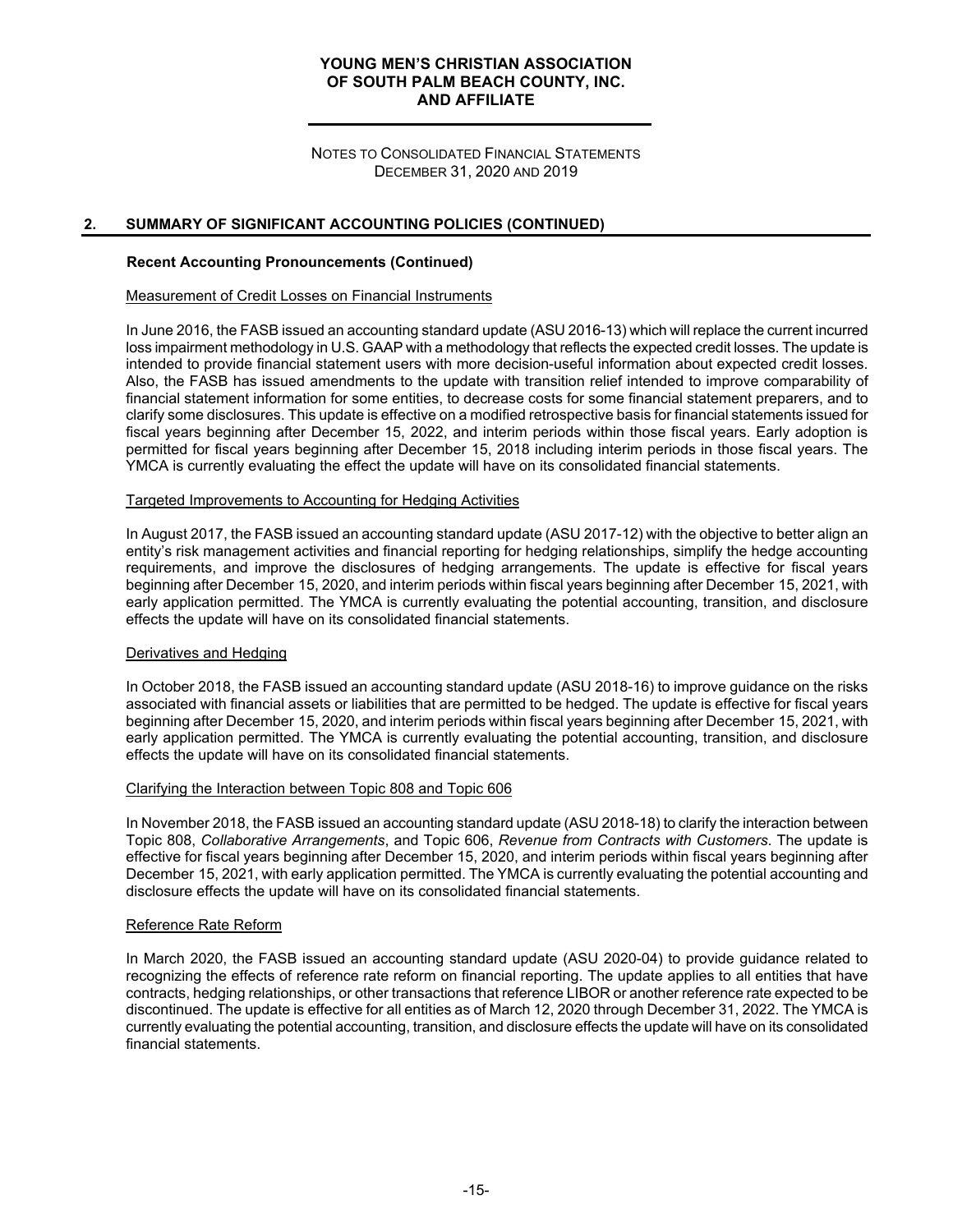#### NOTES TO CONSOLIDATED FINANCIAL STATEMENTS DECEMBER 31, 2020 AND 2019

#### **2. SUMMARY OF SIGNIFICANT ACCOUNTING POLICIES (CONTINUED)**

#### **Recent Accounting Pronouncements (Continued)**

#### Contributed Nonfinancial Assets

In September 2020, the FASB issued an accounting standard update (ASU 2020-07) which amends guidance for notfor-profit entities that receive contributed nonfinancial assets. The update requires not-for-profits to present contributed nonfinancial assets as a separate line item in the Statement of Activities, and to disclose information regarding each type of contributed nonfinancial asset. The update is to be applied on a retrospective basis and is effective for annual reporting periods beginning after June 15, 2021, and for interim reporting periods beginning after June 15, 2022. The YMCA is currently evaluating the effect the update will have on its consolidated financial statements.

#### **Reclassification**

Certain items in the 2019 consolidated financial statements were reclassified to conform to the 2020 presentation. The reclassifications did not impact the change in net assets.

#### **Subsequent Events**

The YMCA has evaluated subsequent events through June 17, 2021, which is the date the consolidated financial statements were available to be issued.

# **3. LIQUIDITY MANAGEMENT AND AVAILABILITY OF RESOURCES**

The YMCA maintains a policy of structuring its financial assets to be available as its general expenditures, liabilities and other obligations come due. The YMCA holds cash in various interest-bearing bank accounts with well-known financial institutions and has accounts receivable specialists who actively follow up and collect on open accounts receivable balances. Additionally, the YMCA has adopted investment and spending policies for its endowment assets that attempt to provide a predictable stream of income to programs and operations supported by its endowments while seeking to maintain the purchasing power of the endowment assets on an inflation adjusted basis.

The YMCA's financial assets available within one year of the Consolidated Statements of Financial Position date for general expenditures are as follows as of December 31,:

|                                                                                                 | 2020            |    | 2019      |
|-------------------------------------------------------------------------------------------------|-----------------|----|-----------|
| Cash                                                                                            | \$<br>2,715,657 | \$ | 2,868,528 |
| Investments                                                                                     | 1,074,508       |    | 945,808   |
| Contributions receivable, net                                                                   | 252,583         |    | 296,432   |
| Grant receivables and other receivables, net                                                    | 164,111         |    | 205,213   |
| Total financial assets available within one year                                                | 4,206,859       |    | 4,315,981 |
| Less: amounts unavailable to management without<br>Board approval or due to donor restrictions: |                 |    |           |
| Cash                                                                                            | 42.651          |    | 86,436    |
| Investments (NOTE 4)                                                                            | 1.074.508       |    | 945,808   |
|                                                                                                 | 1,117,159       |    | 1,032,244 |
| Total financial assets available to management                                                  |                 |    |           |
| for general expenditures within one year                                                        | \$<br>3.089.700 | S  | 3,283,737 |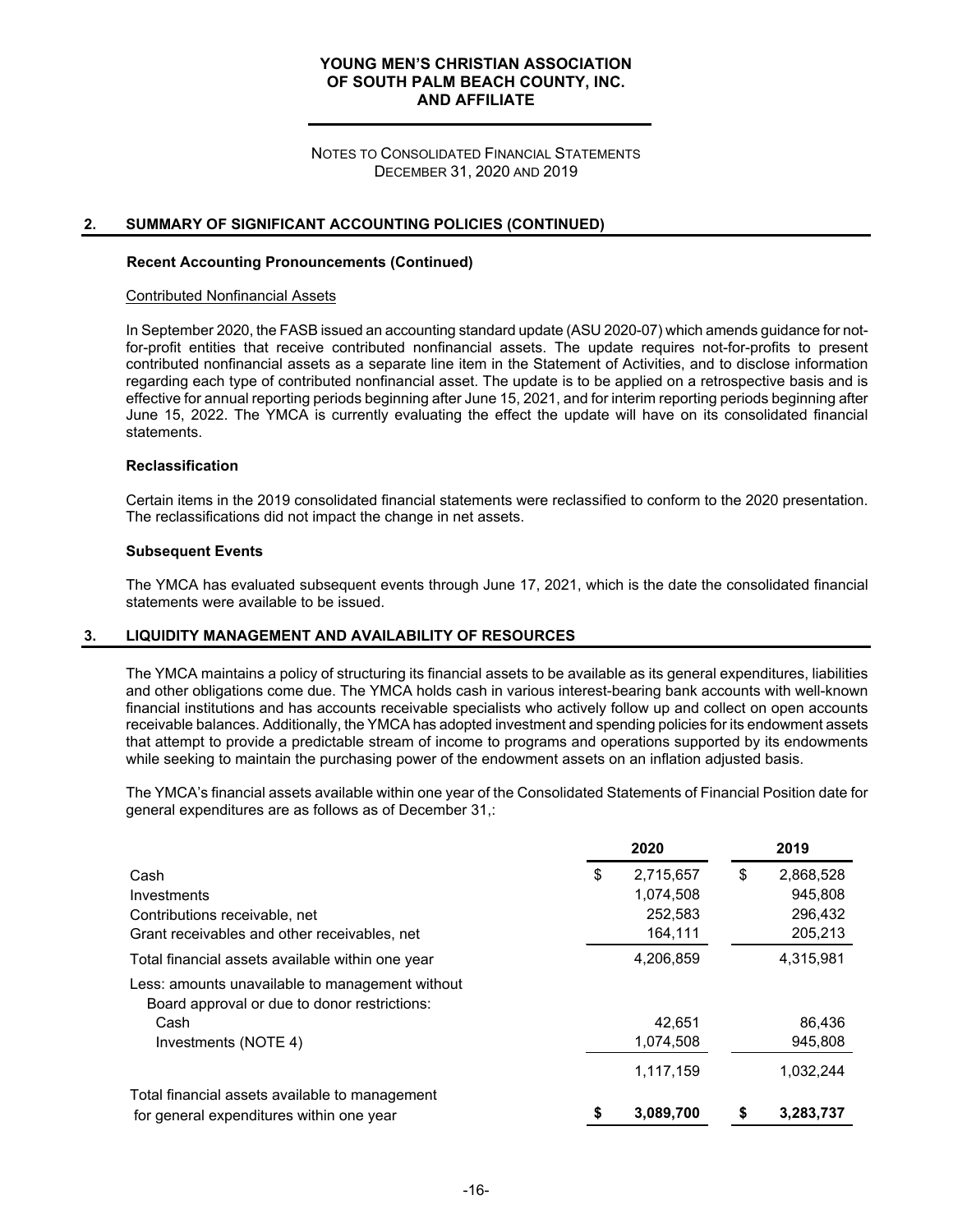# NOTES TO CONSOLIDATED FINANCIAL STATEMENTS DECEMBER 31, 2020 AND 2019

# **4. INVESTMENTS**

Investments at fair value consist of the following at December 31, 2020:

|                                                             | <b>Net Assets without</b><br><b>Donor Restrictions</b> | <b>Net Assets with</b><br><b>Donor Restrictions</b> |    | Total     |
|-------------------------------------------------------------|--------------------------------------------------------|-----------------------------------------------------|----|-----------|
| Money market                                                | \$<br>4.789                                            | \$<br>9.358                                         | \$ | 14,147    |
| Equity securities                                           | 134.434                                                | 262,717                                             |    | 397,151   |
| Mutual funds<br>Investments held at Community Foundation of | 213,875                                                | 417,965                                             |    | 631,840   |
| Palm Beach and Martin Counties (NOTE 16)                    | 31,370                                                 | -                                                   |    | 31,370    |
| Total                                                       | 384,468                                                | 690.040                                             | S  | 1,074,508 |

Investments at fair value consist of the following at December 31, 2019:

|                                                             |    | <b>Net Assets without</b><br><b>Donor Restrictions</b> |   | <b>Net Assets with</b><br><b>Donor Restrictions</b> | Total         |
|-------------------------------------------------------------|----|--------------------------------------------------------|---|-----------------------------------------------------|---------------|
| Money market                                                | \$ | 4.275                                                  | S | 8.174                                               | \$<br>12.449  |
| <b>Equity securities</b>                                    |    | 134,836                                                |   | 257,813                                             | 392,649       |
| Mutual funds<br>Investments held at Community Foundation of |    | 176,125                                                |   | 336.760                                             | 512,885       |
| Palm Beach and Martin Counties (NOTE 16)                    |    | 27,825                                                 |   |                                                     | 27,825        |
| Total                                                       | S  | 343,061                                                | S | 602.747                                             | \$<br>945,808 |

The following schedule summarizes investment income, net for the year ended December 31, 2020:

|                      |    | <b>Net Assets without</b><br><b>Donor Restrictions</b> | <b>Net Assets with</b><br><b>Donor Restrictions</b> | Total         |
|----------------------|----|--------------------------------------------------------|-----------------------------------------------------|---------------|
| Interest income      | \$ | 7.347                                                  | \$<br>11.208                                        | \$<br>18,555  |
| Net realized gains   |    | 2,239                                                  | 4,375                                               | 6,614         |
| Net unrealized gains |    | 41,509                                                 | 78,692                                              | 120,201       |
| Fees                 |    | (3,572)                                                | (6,982)                                             | (10, 554)     |
| Total                | S  | 47,523                                                 | 87,293                                              | \$<br>134,816 |

The following schedule summarizes investment income, net for the year ended December 31, 2019:

|                      |    | <b>Net Assets without</b><br><b>Donor Restrictions</b> |   | <b>Net Assets with</b><br><b>Donor Restrictions</b> | Total |         |  |
|----------------------|----|--------------------------------------------------------|---|-----------------------------------------------------|-------|---------|--|
| Interest income      | \$ | 68.599                                                 | S | 12,243                                              | \$    | 80,842  |  |
| Net realized gains   |    | 8,247                                                  |   | 15,769                                              |       | 24,016  |  |
| Net unrealized gains |    | 43,830                                                 |   | 74,653                                              |       | 118,483 |  |
| Fees                 |    | (3,318)                                                |   | (6, 344)                                            |       | (9,662) |  |
| Total                | S  | 117,358                                                |   | 96,321                                              | S     | 213,679 |  |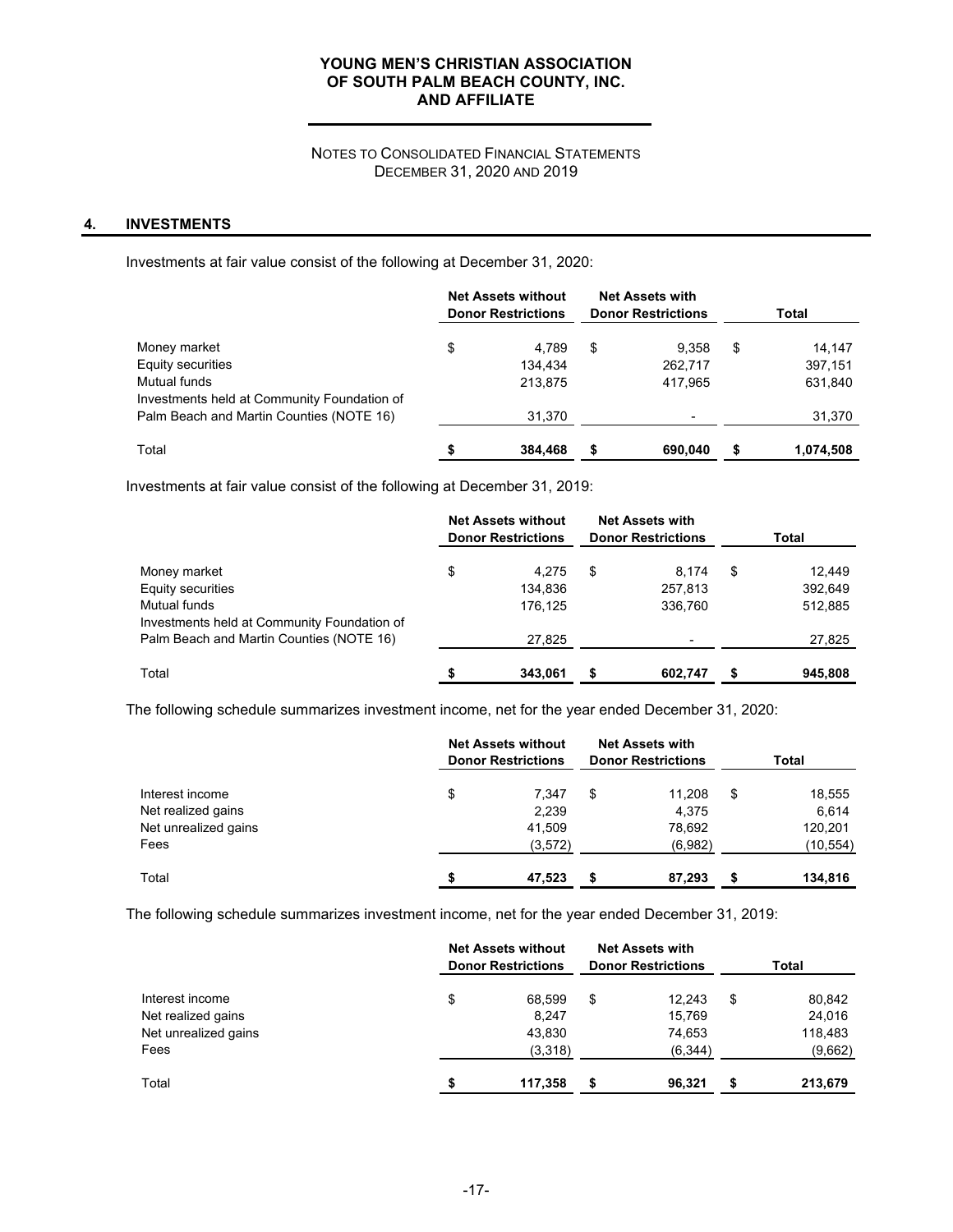### NOTES TO CONSOLIDATED FINANCIAL STATEMENTS DECEMBER 31, 2020 AND 2019

# **5. CONTRIBUTIONS RECEIVABLE, NET**

Contributions receivable, net consisted of the following at December 31, 2020:

|                                                                           | <b>Net Assets without</b><br><b>Donor Restrictions</b> |           | <b>Net Assets with</b><br><b>Donor Restrictions</b> |   | Total |           |  |
|---------------------------------------------------------------------------|--------------------------------------------------------|-----------|-----------------------------------------------------|---|-------|-----------|--|
| Contributions receivable expected to be<br>received in less than one year | \$                                                     | 360.583   | S                                                   | ۰ | S     | 360,583   |  |
| Less:<br>Allowance for doubtful accounts                                  |                                                        | (108,000) |                                                     | - |       | (108,000) |  |
|                                                                           | S                                                      | 252,583   |                                                     | ۰ |       | 252,583   |  |

Contributions receivable, net consisted of the following at December 31, 2019:

|                                                                           | <b>Net Assets without</b><br><b>Donor Restrictions</b> |          |   | <b>Net Assets with</b><br><b>Donor Restrictions</b> | Total |          |  |
|---------------------------------------------------------------------------|--------------------------------------------------------|----------|---|-----------------------------------------------------|-------|----------|--|
| Contributions receivable expected to be<br>received in less than one year | \$                                                     | 364.432  | S | 5.000                                               | \$    | 369,432  |  |
| Less:<br>Allowance for doubtful accounts                                  |                                                        | (73,000) |   | $\overline{\phantom{0}}$                            |       | (73,000) |  |
|                                                                           | S                                                      | 291,432  |   | 5,000                                               | S     | 296,432  |  |

Total bad debt expense, net of recoveries, related to unconditional promises to give for the years ended December 31, 2020 and 2019 was approximately \$46,000 and \$40,000, respectively. This is included within "Bad debt, net" in the Consolidated Statements of Functional Expenses.

# **6. GRANT RECEIVABLES AND OTHER RECEIVABLES, NET**

Grant receivables and other receivables, net consisted of the following at December 31,:

|                                           | 2020     |    | 2019     |  |  |
|-------------------------------------------|----------|----|----------|--|--|
| Membership and other program related fees | 214.111  | £. | 290.213  |  |  |
| Less: Allowance for doubtful accounts     | (50,000) |    | (85,000) |  |  |
|                                           | 164.111  |    | 205,213  |  |  |

Total bad debt expense, net of recoveries, related to other receivables for the years ended December 31, 2020 and 2019 was approximately \$114,000 and \$97,000, respectively. This is included within "Bad debt, net" in the Consolidated Statements of Functional Expenses.

# **7. BENEFICIAL INTEREST IN IRREVOCABLE TRUSTS, NET**

In 2009, the YMCA became aware that it was the beneficiary of three irrevocable charitable remainder trusts. A charitable remainder trust is an arrangement in which a donor establishes and funds a trust with specific distributions to be made to a beneficiary or beneficiaries over the trust's term. Upon termination of the trust, the not-for-profit receives the assets remaining in the trust. These trusts are funded via single premium annuities and have a universal life component whereby the YMCA is a beneficiary. The YMCA's beneficial interest in irrevocable trusts is \$1,940,000, which is funded through guaranteed universal life insurance policies in which the premiums are funded through the guaranteed single premium annuities.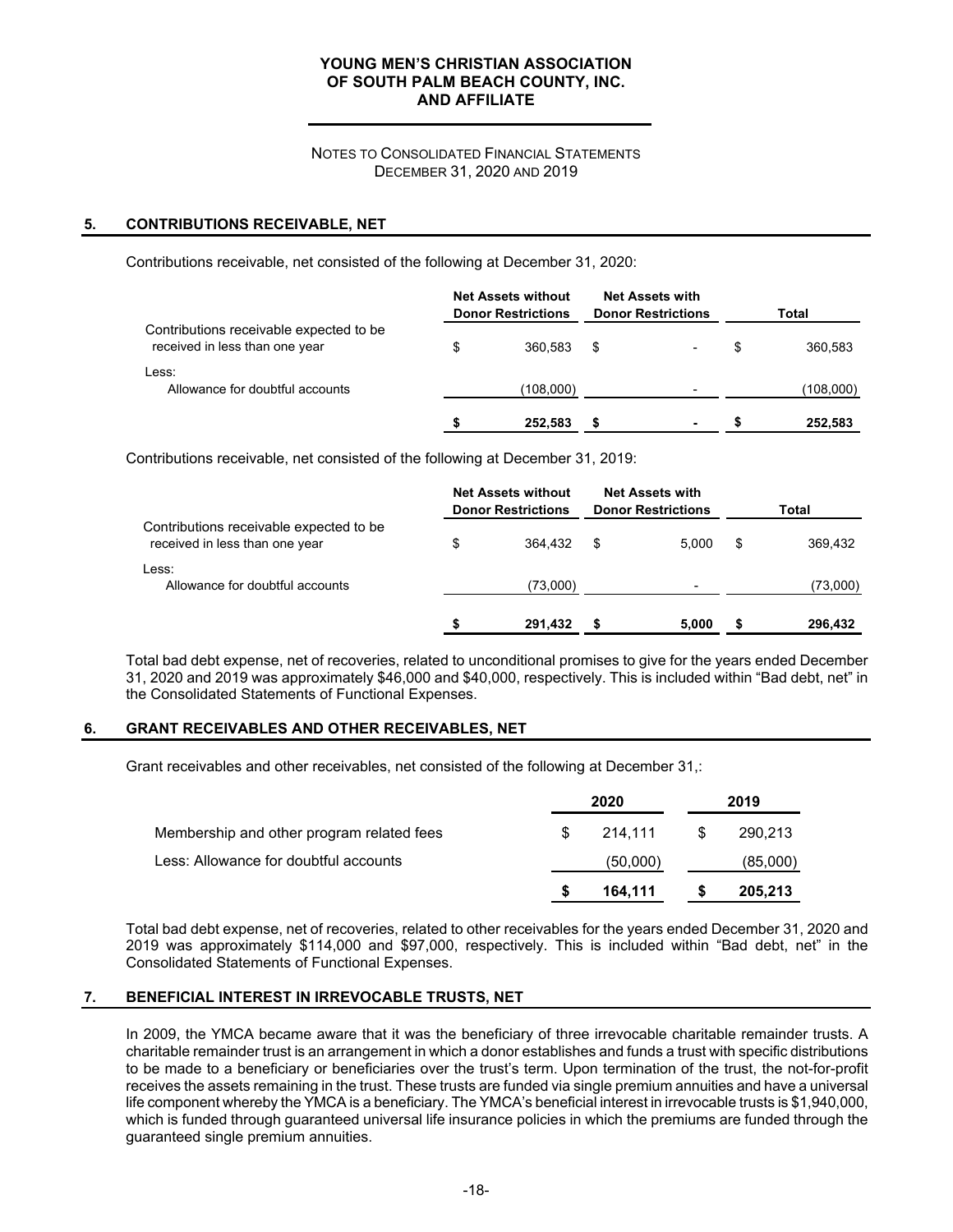# NOTES TO CONSOLIDATED FINANCIAL STATEMENTS DECEMBER 31, 2020 AND 2019

# **7. BENEFICIAL INTEREST IN IRREVOCABLE TRUSTS, NET (CONTINUED)**

The discounted net present value of the beneficial interest in the irrevocable trusts totaled the following at December 31,:

|                                 | 2020 |            |    | 2019       |
|---------------------------------|------|------------|----|------------|
| Remainder in irrevocable trusts | S    | 1.940.000  | S. | 1,940,000  |
| Less: Present value discount    |      | (294, 637) |    | (307, 493) |
|                                 |      | 1,645,363  |    | 1,632,507  |

# **8. PROPERTY AND EQUIPMENT, NET**

Property and equipment, net consisted of the following at December 31,:

|                                                 | 2020            | 2019            |
|-------------------------------------------------|-----------------|-----------------|
| Land                                            | \$<br>2,516,500 | \$<br>2,516,500 |
| Youth learning center                           | 307,266         | 307,266         |
| Buildings and improvements - Boca Raton         | 11.991.903      | 11,768,396      |
| Buildings and improvements - Boynton Beach      | 6,325,107       | 6,287,761       |
| Sports field                                    | 231,380         | 228,110         |
| Equipment                                       | 5,334,211       | 5,337,627       |
| Vehicles                                        | 34,642          | 34,642          |
| Construction in progress                        | 11.541          |                 |
|                                                 | 26,752,550      | 26,480,302      |
| Less: accumulated depreciation and amortization | (14,036,000)    | (13,405,306)    |
|                                                 | 12,716,550      | 13,074,996      |

Depreciation and amortization expense for the years ended December 31, 2020 and 2019 was approximately \$903,000 and \$826,000, respectively, (including amortization expense of approximately \$124,000 and \$93,000, respectively, related to capital leases) (NOTE 13). During the year ended December 31, 2020, the YMCA traded in equipment with a net book value of approximately \$40,000 for proceeds of approximately \$36,000 resulting in a loss on sale of approximately \$4,000.

# **9. DEFERRED REVENUE**

Deferred revenue consisted of the following at December 31,:

|                                                           | 2020 | 2019               |   |                    |
|-----------------------------------------------------------|------|--------------------|---|--------------------|
| Membership dues, program fees and other<br>Rent (NOTE 19) |      | 602.118<br>222,167 | S | 271.186<br>250,769 |
|                                                           |      | 824.285            |   | 521,955            |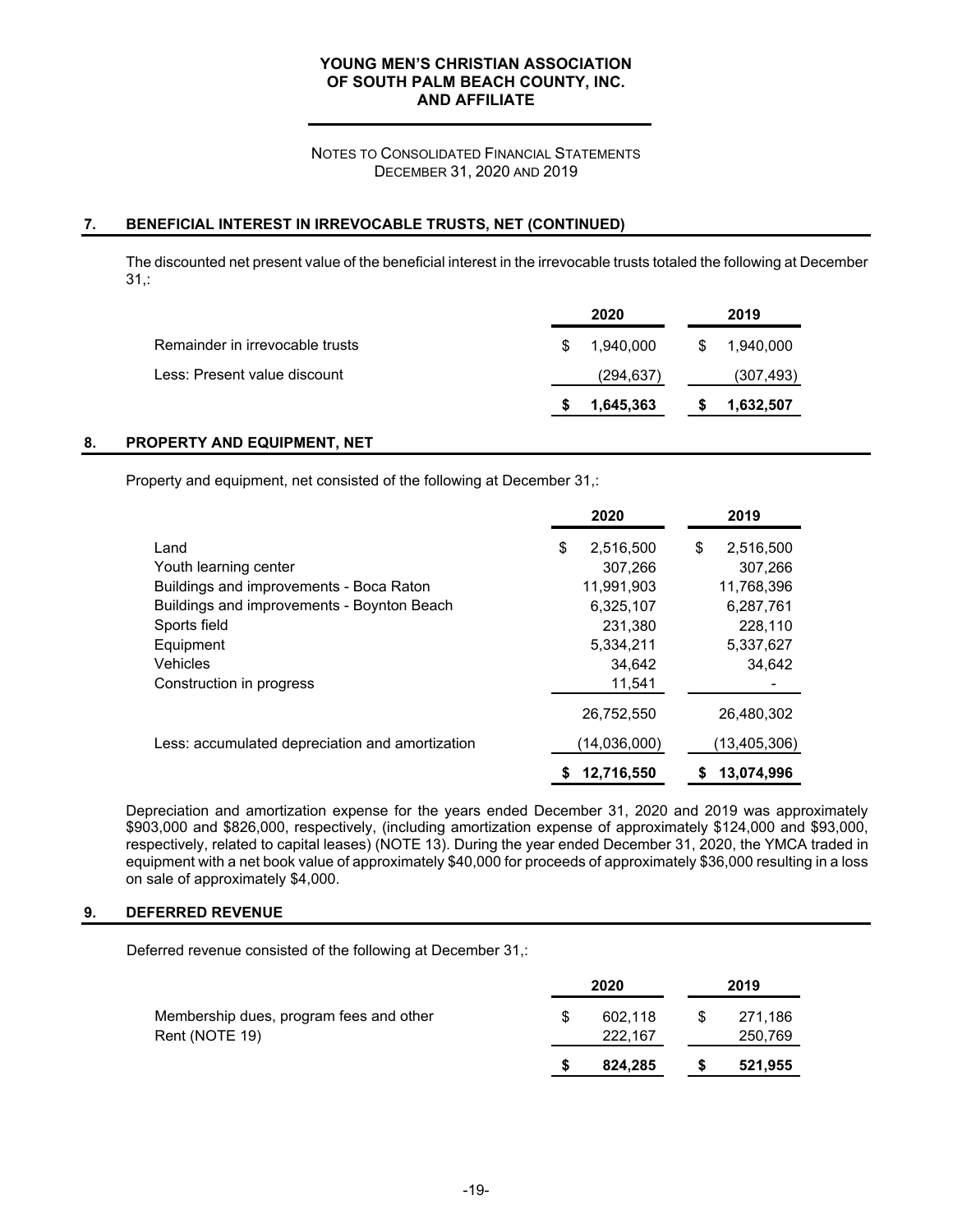#### NOTES TO CONSOLIDATED FINANCIAL STATEMENTS DECEMBER 31, 2020 AND 2019

# **10. ECONOMIC INJURY DISASTER LOAN AND ECONOMIC INJURY DISASTER LOAN ADVANCE**

On June 3, 2020, the YMCA entered into an agreement with the SBA for an Economic Injury Disaster Loan in the amount of \$150,000. The loan accrues interest at 2.75% per annum on advanced funds. Installment payments, including principal and interest, of \$641 monthly begin in June 2021. The balance of principal and interest is due in full on the loan's maturity date of June 2, 2050. The collateral includes all assets of the YMCA. The loan balance outstanding as of December 31, 2020 was \$150,000.

On April 1, 2021, the loan balance and all accrued interest was paid in full.

During the year ended December 31, 2020, the YMCA received an Economic Injury Disaster Loan Advance in the amount of \$10,000 for working capital needs. The Economic Injury Disaster Loan Advance is not required to be repaid and is included within the caption "Contributions, net" in the Consolidated Statements of Activities.

# **11. BONDS PAYABLE**

On January 1, 1999, the YMCA entered into a Loan Agreement with Palm Beach County, Florida to borrow \$6,700,000 from the issuance of the Palm Beach County, Florida Economic Development Revenue Bonds Series 1999 (YMCA Boynton Beach Project), to be used to acquire land, equipment and construct an approximately 58,000 square foot YMCA Family Social Service Center.

On November 1, 2003, the YMCA refunded these revenue bonds and entered into a new agreement with Palm Beach County, Florida to borrow \$13,700,000 from the issuance of Palm Beach County, Florida Economic Development Refunding and Improvement Revenue Bonds Series 2003 (YMCA Project) for the purpose of refunding the existing bonds, to pay the issuance costs of the new bonds and to fund the construction of the redevelopment project (the "Project") at the Boca Raton, FL facility.

On November 1, 2012, the YMCA refunded the series 2003 revenue bonds and entered into a new agreement on November 2, 2012 with Palm Beach County, Florida, the issuer and Branch Banking and Trust Company, the purchaser, to borrow \$8,805,000 from the issuance of Palm Beach County, Florida Industrial Development Revenue Bonds Series 2012. The variable short-term rate as of December 31, 2020 and 2019 was 1.54% and 2.83%, respectively. The YMCA originally fixed the variable interest rate on these bonds payable at 2.91% through an interest rate swap agreement (NOTE 12). The bond agreement contains a provision which allows for interest rate repricing under certain conditions. In October 2018, the variable rate calculation on the bonds was subject to a repricing. The repricing resulted in the variable rate changing from the "original variable rate" of 68% of LIBOR plus 1.325% to the "new variable rate" of 82.646% of 1 month LIBOR plus 1.416%. The YMCA elected to maintain the original interest rate swap, which was based on the original variable rate, resulting in a new floating interest rate of 2.91% plus the difference between the original variable rate and the new variable rate. The bonds are secured by the real and personal property of the YMCA. The YMCA must make monthly principal and interest payments. The bonds are due to mature on November 1, 2028.

At December 31, 2020 and 2019, the outstanding balance on the bonds payable, was \$4,872,855 and \$5,411,489, respectively.

Several loan covenants exist for the YMCA which are tested annually. The YMCA was not in compliance with the debt service coverage ratio as of December 31, 2020 and received a waiver from the bank. The YMCA was in compliance with all other covenants as of December 31, 2020.

Interest expense for the years ended December 31, 2020 and 2019 was approximately \$161,000 and \$192,000, respectively, and is included within the caption "Financing/bank charges" in the Consolidated Statements of Functional Expenses.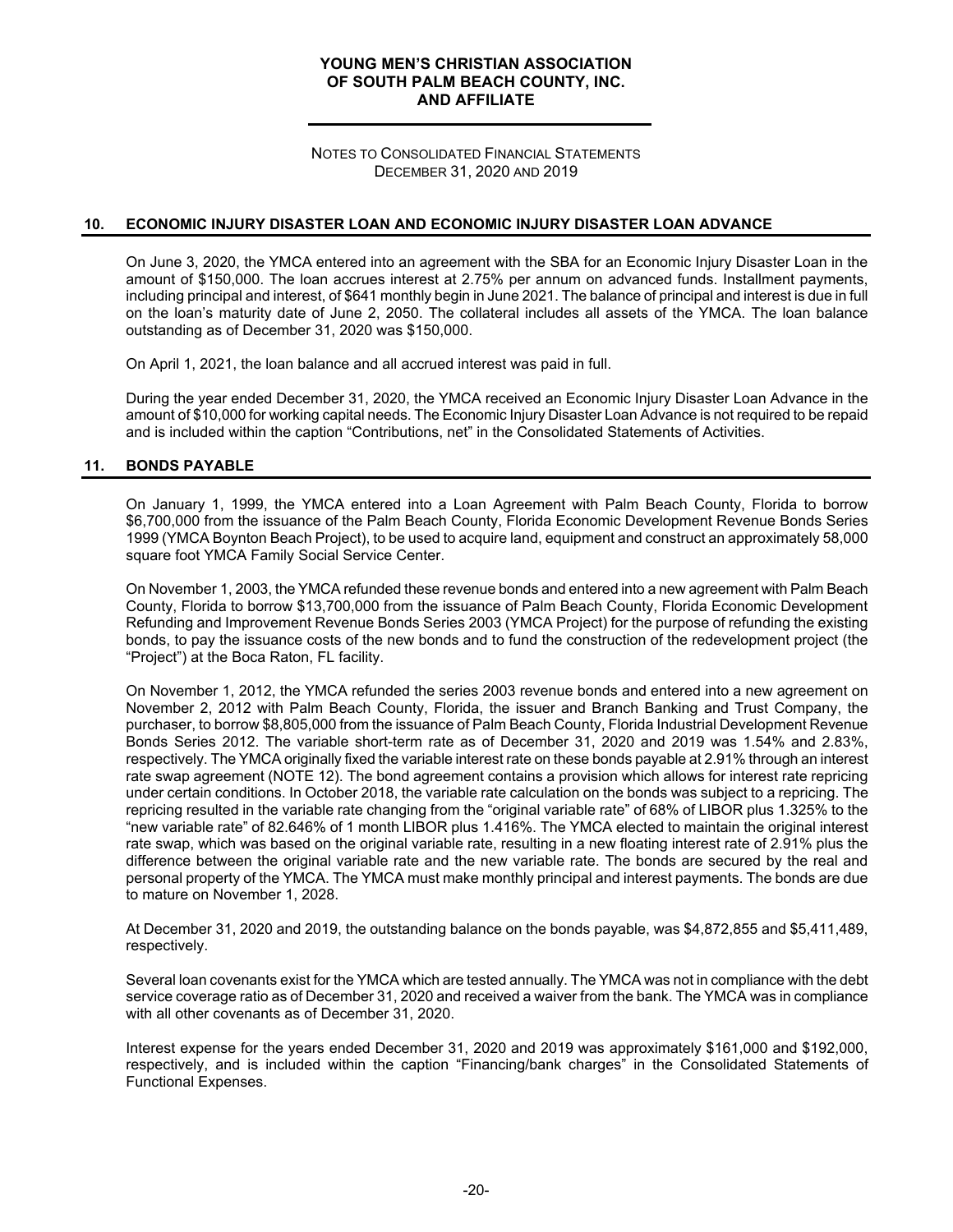#### NOTES TO CONSOLIDATED FINANCIAL STATEMENTS DECEMBER 31, 2020 AND 2019

# **11. BONDS PAYABLE (CONTINUED)**

At December 31, 2020, approximate annual maturities of indebtedness for each of the next five years and thereafter are approximated as follows:

| Years ending December 31, |    |           |
|---------------------------|----|-----------|
| 2021                      | \$ | 555,000   |
| 2022                      |    | 571,000   |
| 2023                      |    | 588,000   |
| 2024                      |    | 606,000   |
| 2025                      |    | 624,000   |
| Thereafter                |    | 1,929,000 |
|                           | S  | 4,873,000 |
|                           |    |           |

#### **12. INTEREST RATE SWAP LIABILITY**

On November 2, 2012, the YMCA entered into a derivative financial instrument with a lender to manage the overall borrowing costs associated with its bond payable (NOTE 11), which matures on November 1, 2028. Credit loss from counterparty non-performance is not anticipated. At December 31, 2020 and 2019, the outstanding notional balance on the bond payable was \$4,872,855 and \$5,411,489, respectively, and is subject to a floating interest rate as described in NOTE 11. The swap is a cash flow hedge, as it has been designated against the bond to reduce the effects of interest rate fluctuations on the bond. Amounts received or paid as a result of the swap agreement are recognized as adjustments to interest expense.

The net effect on the YMCA's operating results is that interest on a portion of the variable rate debt is being hedged based on fixed interest rates. The interest rate swap contract is reflected at fair value in the YMCA's Consolidated Statements of Financial Position and the related gain or loss is recognized as a change in net assets. The fair value of the interest rate swap as of December 31, 2020 and 2019 was a liability of \$269,923 and a liability of \$117,690, respectively, which is reflected in the Consolidated Statements of Financial Position as "Interest rate swap liability." The interest rate swap is valued using third party models that use as their input observable market conditions (NOTE 14). The change in fair value related to the interest rate swap during the years ended December 31, 2020 and 2019 was unfavorable (\$152,233) and unfavorable (\$150,292), respectively, and is reflected in the Consolidated Statements of Activities within the caption "Change in fair value of interest rate swap."

#### **13. CAPITAL LEASE OBLIGATIONS**

The YMCA leases certain equipment under capital leases expiring at various dates through January 2023. As of December 31, 2020 and 2019, the leased property has a recorded cost of approximately \$369,000 and \$517,000, respectively, and a total accumulated amortization of approximately \$193,000 and \$387,000, respectively. The leased property is included within the caption "Equipment" in NOTE 8. Interest expense incurred on the capital leases was approximately \$9,000 for each of the years ended December 31, 2020 and 2019.

As of December 31, 2020, future minimum lease payments under these capital leases are as follows:

|                           | S  | 140,334 |
|---------------------------|----|---------|
| 2023                      |    | 11,500  |
| 2022                      |    | 59.796  |
| 2021                      | \$ | 69,038  |
| Years ending December 31, |    |         |

Amortization expense of approximately \$124,000 and \$93,000, for the related capital lease assets, is included within depreciation and amortization expense for the years ended December 31, 2020 and 2019, respectively.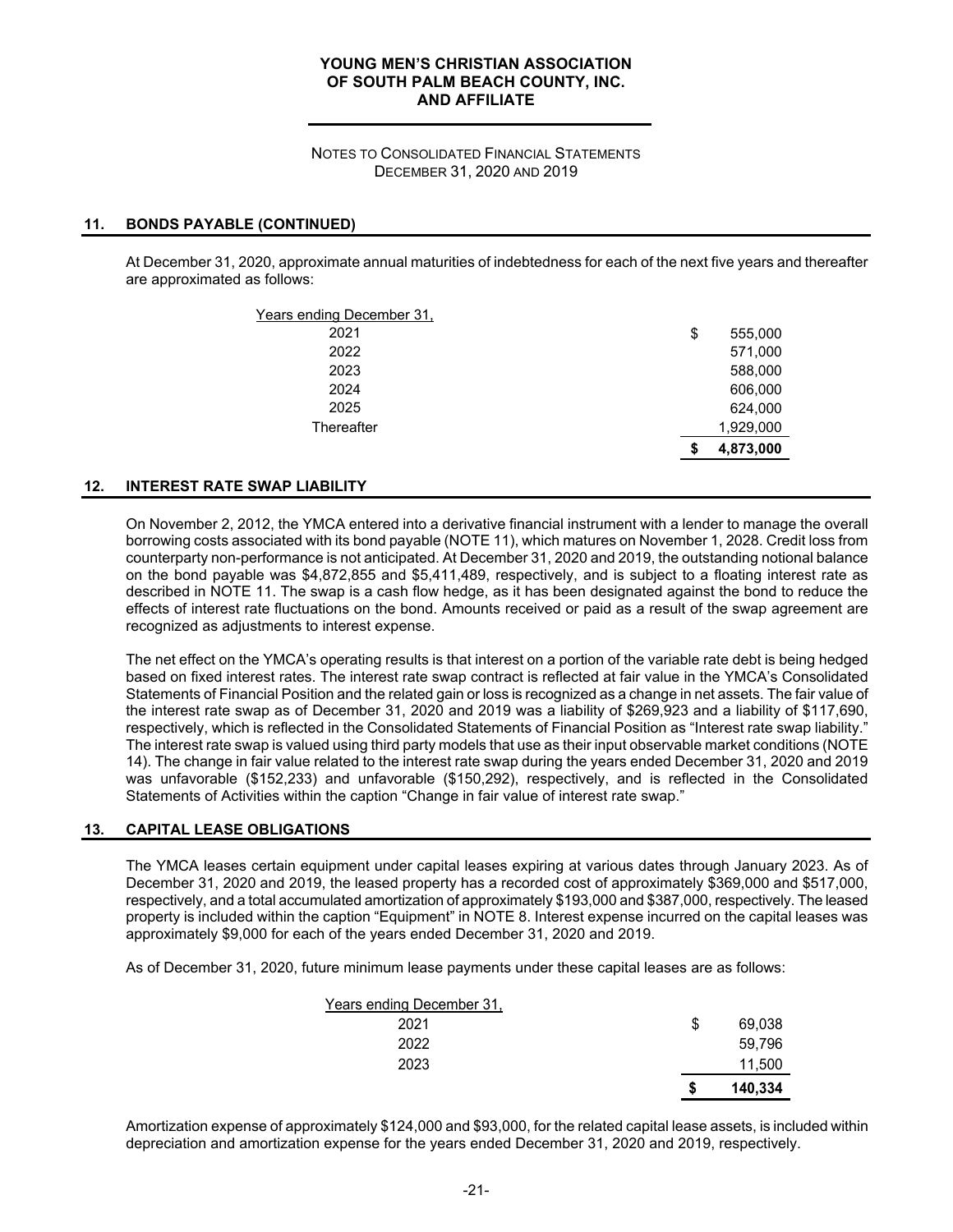### NOTES TO CONSOLIDATED FINANCIAL STATEMENTS DECEMBER 31, 2020 AND 2019

# **14. FAIR VALUE MEASUREMENTS**

The YMCA adopted a FASB accounting standard on fair value measurements. The accounting standard establishes a framework for measuring fair value, expands disclosures about fair value measurements and provides new income recognition criteria for certain derivative contracts. U.S. GAAP requires that a fair value measurement reflect assumptions market participants would use in pricing an asset or liability.

U.S. GAAP defines "fair value" as the price that would be received to sell an asset or paid to transfer a liability in an orderly transaction between market participants in the principal market, or if none exists, the most advantageous market, for the specific asset or liability at the measurement date (referred to as an exit price).

The accounting standard establishes a fair value hierarchy that prioritizes the inputs to valuation techniques used to measure fair value. The three levels of the fair value hierarchy under the accounting standard are:

Level 1 - Quoted prices (unadjusted) in active markets for identical assets or liabilities at the measurement date.

Level 2 - Inputs other than quoted prices included in Level 1 that are observable for the asset or liability, either directly or indirectly, for substantially the full term of the asset or liability.

Level 3 - Prices or valuation techniques that require inputs that are both significant to the fair value measurement and unobservable.

A financial instrument's level within the fair value hierarchy is based on the lowest level of input that is significant to the fair value measurement. The accounting standard requires the YMCA to maximize the use of observable inputs and minimize the use of unobservable inputs when measuring fair value.

#### **Determination of Fair Value**

In determining fair value, the YMCA used market prices of the same or similar instruments whenever such prices are available, even in situations where trading volume may be low when compared with prior periods. A fair value measurement assumes that an asset or liability is exchanged in an orderly transaction between market participants, and accordingly, fair value is not determined based upon a forced liquidation or distressed sale. Where necessary, the YMCA estimates fair value using other market observable data such as prices for synthetic or derivative instruments, market indices, industry ratings or underlying collateral or models employing techniques such as discounted cash flow analyses. The discount rate used will vary among different types of financial instruments, and particularly in the case of liquid markets, is appropriately adjusted to reflect the illiquidity of the markets. The assumptions used in the models, which typically include assumptions for interest rates, credit losses and prepayments, are corroborated by and independently verified against market observable data where possible. Where appropriate, the YMCA may use a combination of these valuation approaches.

The following sections describe the valuation methodologies used by the YMCA to measure classes of financial instruments at fair value and specify the level in the fair value hierarchy where various financial instruments are generally classified. Valuation models, significant inputs to those models and any significant assumptions are included where appropriate. The respective carrying value of certain on-balance-sheet financial instruments approximates their fair values due to the short-term nature of these instruments. These instruments include cash, receivables, and accounts payable and accrued expenses. The carrying amount of long-term debt and capital lease obligations approximates fair value because the variable interest rates are based on current rates offered for debt and lease liabilities with similar terms and maturities.

*Money market funds* – Valued at cost, which approximates fair value.

*Equity securities* – Securities managed by independent investment advisors with discretionary investment authority.

*Mutual funds –* Valued at the closing price reported in the active market in which the individual securities are traded.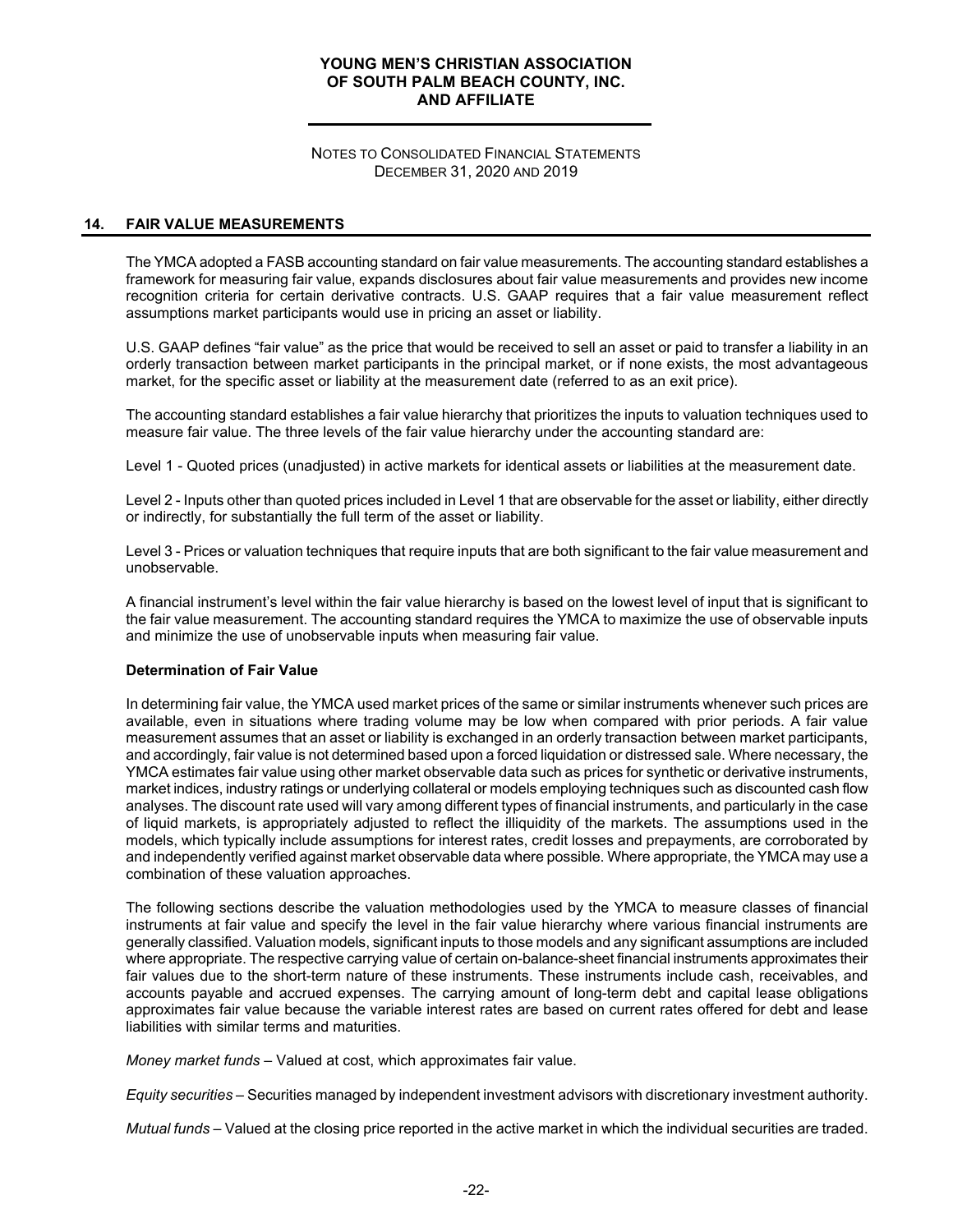NOTES TO CONSOLIDATED FINANCIAL STATEMENTS DECEMBER 31, 2020 AND 2019

#### **14. FAIR VALUE MEASUREMENTS (CONTINUED)**

#### **Determination of Fair Value (Continued)**

*Beneficial interest in irrevocable trusts –* Fair value is based on the face value of the insurance policies along with the life expectancy of the donor and discounted cash flows.

*Interest rate swap* – The interest rate swap is valued using third party models that use as their input observable market conditions. This valuation process considers factors including interest rate yield curves, money market rates, future prices and long term yields.

*Investments held at the Community Foundation* – Values of the assets invested with the Community Foundation are determined by calculating the YMCA's Net Asset Value ("NAV") in the pool. The YMCA has the ability to observe the inputs to the valuation and redeem the investment at NAV upon request; as such, the YMCA's investment is reflected at NAV on the Consolidated Statements of Financial Position, using the practical expedient. The investments held at the Community Foundation that are valued at NAV have no unfunded commitments at December 31, 2020 and 2019. Additionally, there are no explicit restrictions on the redemption of such investments. In accordance with Subtopic 820-10, investments that were measured at net asset value per share (or its equivalent) have not been classified in the fair value hierarchy.

The methodologies described above may produce a fair value calculation that may not be indicative of net realizable value or reflective of future fair values. Furthermore, while the YMCA believes its valuation methodologies are appropriate and consistent, the use of different methodologies and assumptions to determine the fair value of certain financial instruments could result in a different fair value measurement at the reporting date.

#### **Items Measured at Fair Value on a Recurring Basis**

The following table presents the YMCA's financial instruments that are measured at fair value on a recurring basis at December 31, 2020, for each fair value hierarchy level.

|                                                | Fair Value Measurements at December 31, 2020 |                                                                                                 |           |                                          |            |                                                                                          |           |  |
|------------------------------------------------|----------------------------------------------|-------------------------------------------------------------------------------------------------|-----------|------------------------------------------|------------|------------------------------------------------------------------------------------------|-----------|--|
| <b>Description</b>                             | <b>Fair Value</b>                            | <b>Quoted Prices</b><br>In Active<br><b>Markets for</b><br><b>Identical Assets</b><br>(Level 1) |           | Observable<br><b>Inputs</b><br>(Level 2) |            | <b>Significant Other Significant Other</b><br>Unobservable<br><b>Inputs</b><br>(Level 3) |           |  |
| Investments:                                   |                                              |                                                                                                 |           |                                          |            |                                                                                          |           |  |
| Money market funds                             | \$<br>14,147                                 | \$                                                                                              | 14,147    | \$                                       |            | \$                                                                                       |           |  |
| Equity securities                              |                                              |                                                                                                 |           |                                          |            |                                                                                          |           |  |
| Common stocks                                  | 391,457                                      |                                                                                                 | 391,457   |                                          |            |                                                                                          |           |  |
| Real estate investment trusts                  | 5,674                                        |                                                                                                 | 5,674     |                                          |            |                                                                                          |           |  |
| Rights and warrants                            | 20                                           |                                                                                                 | 20        |                                          |            |                                                                                          |           |  |
| Mutual funds                                   |                                              |                                                                                                 |           |                                          |            |                                                                                          |           |  |
| Diversified emerging markets                   | 39,580                                       |                                                                                                 | 39,580    |                                          |            |                                                                                          |           |  |
| Foreign large growth                           | 69,744                                       |                                                                                                 | 69,744    |                                          |            |                                                                                          |           |  |
| Foreign small/mid-blend                        | 34,046                                       |                                                                                                 | 34,046    |                                          |            |                                                                                          |           |  |
| High yield bond                                | 22,557                                       |                                                                                                 | 22,557    |                                          |            |                                                                                          |           |  |
| Intermediate core bond                         | 238.374                                      |                                                                                                 | 238.374   |                                          |            |                                                                                          |           |  |
| Short-term bond                                | 157,797                                      |                                                                                                 | 157,797   |                                          |            |                                                                                          |           |  |
| Small growth                                   | 38.671                                       |                                                                                                 | 38.671    |                                          |            |                                                                                          |           |  |
| Small value                                    | 31,071                                       |                                                                                                 | 31,071    |                                          |            |                                                                                          |           |  |
| Total investments in the fair value hierarchy  | 1,043,138                                    |                                                                                                 | 1,043,138 |                                          |            |                                                                                          |           |  |
| Beneficial interest in irrevocable trusts, net | 1,645,363                                    |                                                                                                 |           |                                          |            |                                                                                          | 1,645,363 |  |
| Investments measured at net asset value *      | 31,370                                       |                                                                                                 |           |                                          |            |                                                                                          |           |  |
| Total assets at fair value                     | 2,719,871                                    |                                                                                                 | 1,043,138 | \$                                       |            | \$                                                                                       | 1,645,363 |  |
| Liabilities:                                   |                                              |                                                                                                 |           |                                          |            |                                                                                          |           |  |
| Fair value of interest rate swap               | \$<br>(269, 923)                             | \$                                                                                              |           | \$                                       | (269, 923) | \$                                                                                       |           |  |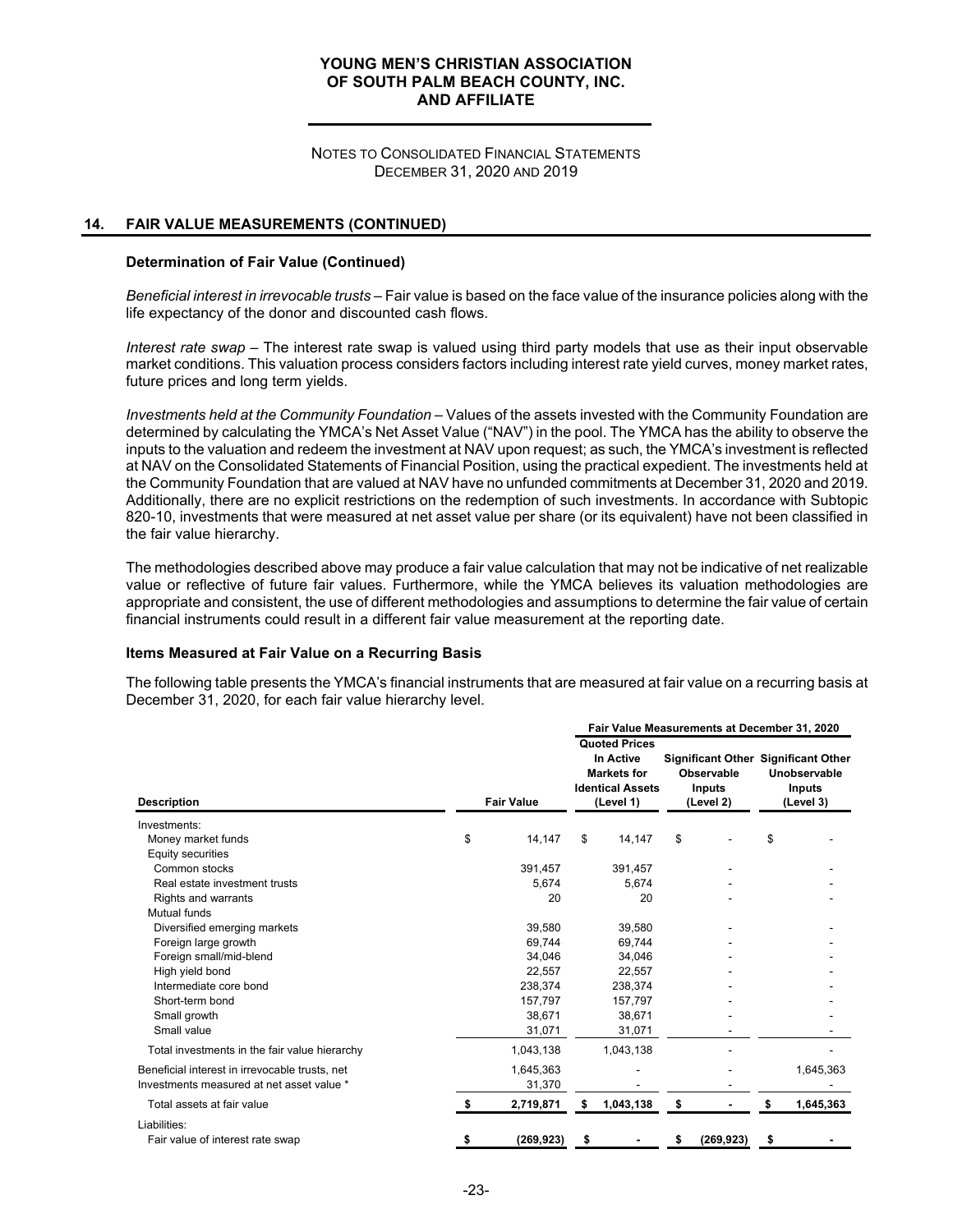# NOTES TO CONSOLIDATED FINANCIAL STATEMENTS DECEMBER 31, 2020 AND 2019

# **14. FAIR VALUE MEASUREMENTS (CONTINUED)**

# **Items Measured at Fair Value on a Recurring Basis (Continued)**

The following table presents the YMCA's financial instruments that are measured at fair value on a recurring basis at December 31, 2019, for each fair value hierarchy level.

|                                                |    | Fair Value Measurements at December 31, 2019 |                                                                                                 |         |                                          |           |                                                                                   |           |  |
|------------------------------------------------|----|----------------------------------------------|-------------------------------------------------------------------------------------------------|---------|------------------------------------------|-----------|-----------------------------------------------------------------------------------|-----------|--|
| <b>Description</b>                             |    | <b>Fair Value</b>                            | <b>Quoted Prices</b><br>In Active<br><b>Markets for</b><br><b>Identical Assets</b><br>(Level 1) |         | Observable<br><b>Inputs</b><br>(Level 2) |           | <b>Significant Other Significant Other</b><br>Unobservable<br>Inputs<br>(Level 3) |           |  |
| Investments:                                   |    |                                              |                                                                                                 |         |                                          |           |                                                                                   |           |  |
| Money market funds                             | \$ | 12,449                                       | \$                                                                                              | 12,449  | \$                                       |           | \$                                                                                |           |  |
| Equity securities                              |    |                                              |                                                                                                 |         |                                          |           |                                                                                   |           |  |
| Common stocks                                  |    | 382,071                                      |                                                                                                 | 382,071 |                                          |           |                                                                                   |           |  |
| Real estate investment trusts                  |    | 10,578                                       |                                                                                                 | 10,578  |                                          |           |                                                                                   |           |  |
| Mutual funds                                   |    |                                              |                                                                                                 |         |                                          |           |                                                                                   |           |  |
| Diversified emerging markets                   |    | 28,175                                       |                                                                                                 | 28,175  |                                          |           |                                                                                   |           |  |
| Foreign large growth                           |    | 55,599                                       |                                                                                                 | 55,599  |                                          |           |                                                                                   |           |  |
| Foreign small/mid-blend                        |    | 28.080                                       |                                                                                                 | 28.080  |                                          |           |                                                                                   |           |  |
| Intermediate core bond                         |    | 202.076                                      |                                                                                                 | 202.076 |                                          |           |                                                                                   |           |  |
| <b>Nontraditional Bond</b>                     |    | 83.781                                       |                                                                                                 | 83.781  |                                          |           |                                                                                   |           |  |
| Short-term bond                                |    | 60,900                                       |                                                                                                 | 60,900  |                                          |           |                                                                                   |           |  |
| Small growth                                   |    | 26.668                                       |                                                                                                 | 26.668  |                                          |           |                                                                                   |           |  |
| Small value                                    |    | 27,606                                       |                                                                                                 | 27,606  |                                          |           |                                                                                   |           |  |
| Total investments in the fair value hierarchy  |    | 917,983                                      |                                                                                                 | 917,983 |                                          |           |                                                                                   |           |  |
| Beneficial interest in irrevocable trusts, net |    | 1,632,507                                    |                                                                                                 |         |                                          |           |                                                                                   | 1,632,507 |  |
| Investments measured at net asset value *      |    | 27,825                                       |                                                                                                 |         |                                          |           |                                                                                   |           |  |
| Total assets at fair value                     | S  | 2,578,315                                    |                                                                                                 | 917,983 | \$                                       |           | \$                                                                                | 1,632,507 |  |
| Liabilities:                                   |    |                                              |                                                                                                 |         |                                          |           |                                                                                   |           |  |
| Fair value of interest rate swap               | \$ | (117, 690)                                   | \$                                                                                              |         | \$                                       | (117,690) | \$                                                                                |           |  |

(\*) In accordance with Subtopic 820-10, certain investments that are measured at NAV per share (or its equivalent) have not been classified in the fair value hierarchy.

#### **15. NET ASSETS WITH DONOR RESTRICTIONS**

Net assets with donor restrictions consist of the following as of December 31,:

|                                                     |           | 2020      |           | 2019      |
|-----------------------------------------------------|-----------|-----------|-----------|-----------|
| Donor restricted cash for summer camp               |           | 42.651    |           | 86.436    |
| Donor restricted endowments                         |           | 690,040   |           | 602,747   |
| Time restricted contributions receivable (NOTE 5)   |           |           |           | 5.000     |
| Beneficial interests in irrevocable trusts (NOTE 7) | 1,645,363 |           | 1,632,507 |           |
|                                                     |           | 2,378,054 |           | 2,326,690 |

During the years ended December 31, 2020 and 2019 net assets released from restrictions were \$48,785 and \$51,355, respectively, and were primarily contributions for summer camp and special needs programs.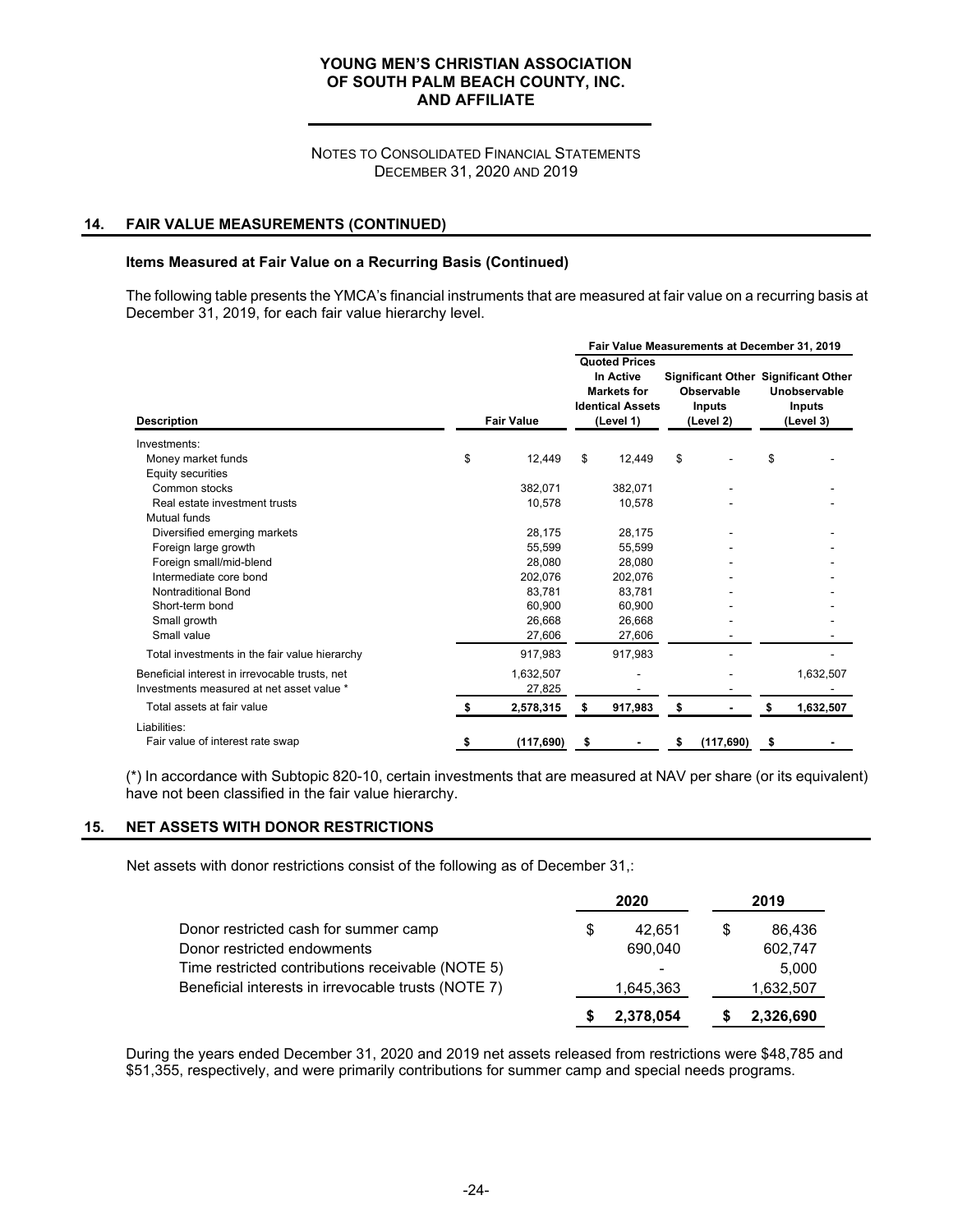NOTES TO CONSOLIDATED FINANCIAL STATEMENTS DECEMBER 31, 2020 AND 2019

#### **16. ENDOWMENTS**

The YMCA's endowments consist of individual funds established for a variety of purposes. The endowments are comprised of donor-restricted endowment funds and funds designated by the Board of Directors to function as endowments. As required by U.S. GAAP, net assets with donor restrictions associated with endowment funds are classified and reported based on the existence or absence of donor-imposed restrictions. Earnings on endowments with donor restrictions are included in net assets with donor restrictions until appropriated by the Board of Directors in accordance with the spending policy.

One endowment is managed by an independent board of the YMCA Foundation and contains both donor-restricted funds and board designated funds. The other is managed by Community Foundation for Palm Beach and Martin Counties and contains only board designated funds.

The State of Florida has adopted the Florida Uniform Prudent Management of Institutional Funds Act ("FUPMIFA"). The YMCA has interpreted the FUPMIFA as requiring the preservation of the fair value of the original gift as of the gift date of the donor-restricted endowment funds absent explicit donor stipulations to the contrary. As a result of this interpretation, the YMCA would classify as net assets with donor restrictions (a) the original value of gifts donated to the permanent endowment, (b) the original value of subsequent gifts to the permanent endowment and (c) accumulations to the permanent endowment made in accordance with the direction of the applicable donor gift instrument at the time the accumulation is added to the fund. The donor-restricted portion of the endowment fund is classified as net assets with donor restrictions until those amounts are appropriated for expenditure by the YMCA in a manner consistent with the standard of prudence prescribed by FUPMIFA.

The YMCA considers the following factors in making a determination to appropriate or accumulate donor-restricted endowment fund earnings:

- (1) The duration and preservation of the fund
- (2) The purposes of the YMCA and the donor-restricted endowment fund
- (3) General economic conditions
- (4) The possible effect of inflation and deflation
- (5) The expected total return from income and the appreciation of investments
- (6) Other resources of the YMCA
- (7) The investment policies of the YMCA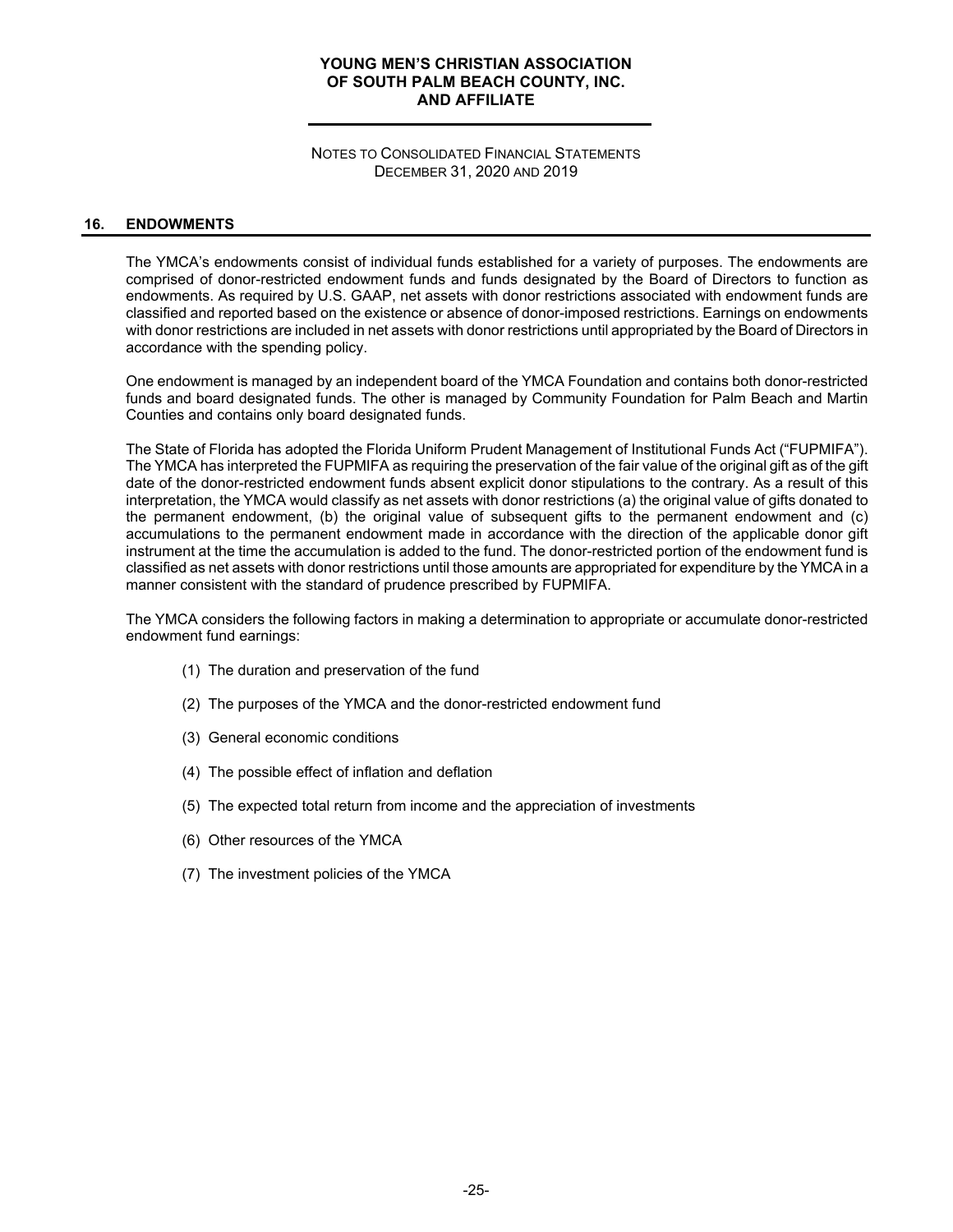# NOTES TO CONSOLIDATED FINANCIAL STATEMENTS DECEMBER 31, 2020 AND 2019

# **16. ENDOWMENTS (CONTINUED)**

### **Summary of Endowment Net Assets at December 31, 2020:**

|                                  | <b>Without donor</b><br>restrictions |         | <b>With donor</b><br>restrictions |                          | Total |           |
|----------------------------------|--------------------------------------|---------|-----------------------------------|--------------------------|-------|-----------|
| Donor-restricted endowment funds | S                                    |         |                                   | 690.040                  | \$.   | 690.040   |
| Board-designated endowment funds |                                      | 384.468 |                                   | $\overline{\phantom{a}}$ |       | 384,468   |
| Total endowment net assets       |                                      | 384,468 |                                   | 690.040                  |       | 1.074.508 |

# **Summary of Endowment Net Assets at December 31, 2019:**

|                                                                      | <b>Without donor</b><br>restrictions |                   | With donor<br>restrictions |         | Total |                    |
|----------------------------------------------------------------------|--------------------------------------|-------------------|----------------------------|---------|-------|--------------------|
| Donor-restricted endowment funds<br>Board-designated endowment funds | S                                    | $\sim$<br>343,061 | S                          | 602.747 | \$    | 602.747<br>343,061 |
| Total endowment net assets                                           |                                      | 343.061           | S                          | 602.747 |       | 945.808            |

# **Changes in endowment net assets for the year ended December 31, 2020:**

|                                 | <b>Without donor</b><br>restrictions |         | With donor<br>restrictions |         | Total |           |
|---------------------------------|--------------------------------------|---------|----------------------------|---------|-------|-----------|
| Endowment net assets, beginning | \$                                   | 343.061 | \$                         | 602.747 | \$    | 945,808   |
| Interest and dividends          |                                      | 1.231   |                            | 11.208  |       | 12,439    |
| Investment change, net          |                                      | 40.176  |                            | 76.085  |       | 116,261   |
| Endowment net assets, ending    |                                      | 384,468 | S                          | 690,040 |       | 1,074,508 |

# **Changes in endowment net assets for the year ended December 31, 2019:**

|                                 | <b>Without donor</b><br>restrictions |         | <b>With donor</b><br>restrictions |         | Total |         |
|---------------------------------|--------------------------------------|---------|-----------------------------------|---------|-------|---------|
| Endowment net assets, beginning | \$                                   | 284,372 | \$                                | 510.209 | \$    | 794.581 |
| Interest and dividends          |                                      | 6,312   |                                   | 12.334  |       | 18,646  |
| Investment change, net          |                                      | 52,377  |                                   | 80,204  |       | 132,581 |
| Endowment net assets, ending    |                                      | 343,061 | S                                 | 602.747 | S     | 945,808 |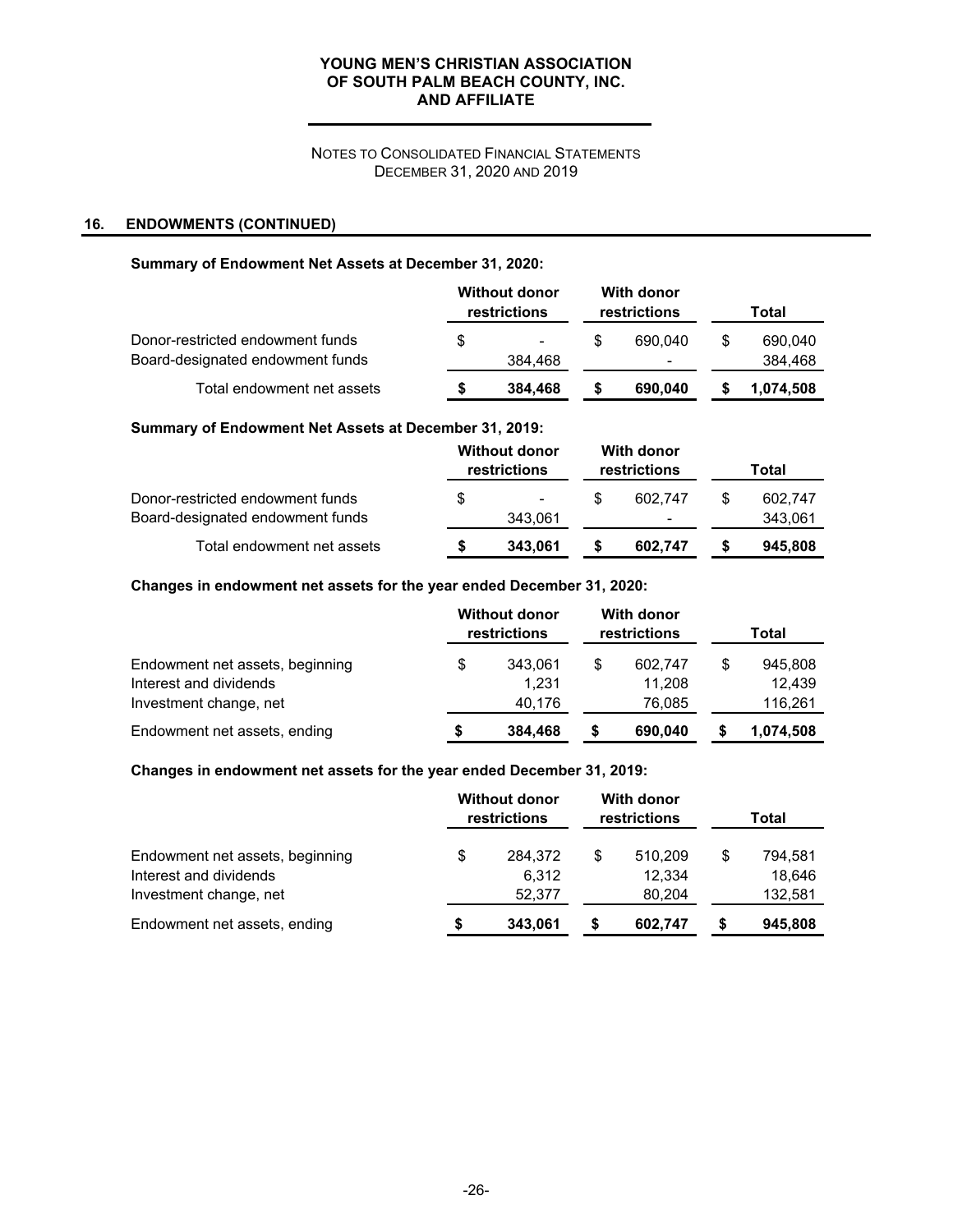NOTES TO CONSOLIDATED FINANCIAL STATEMENTS DECEMBER 31, 2020 AND 2019

# **16. ENDOWMENTS (CONTINUED)**

#### **Return Objectives and Risk Parameters**

The YMCA has adopted investment and spending policies for endowment assets that attempt to provide a predictable stream of income to programs and operations supported by its endowment while seeking to maintain the purchasing power of the endowment assets on an inflation adjusted basis. Endowment assets include those assets of donorrestricted funds that the YMCA must hold for a donor-specified period(s) as well as board-designated funds. Under this policy, as approved by the Board of Directors, the endowment assets are invested in a manner that is intended to achieve a competitive rate of return while assuming a moderate level of investment risk. The YMCA expects its endowment funds, over time, to provide a rate of return in excess of the original restricted principal. Actual returns in any given year may vary.

#### **Strategies Employed for Achieving Objectives**

The investment objective is to achieve long-term growth of principal while recognizing the importance of preservation of capital. The YMCA recognizes that varying degrees of investment risk are generally rewarded with concomitant returns over the long-term. For donor funds that are intended for short-term duration, the investment objective is to preserve principal.

#### **Spending Policy and How the Investment Objectives Relate to Spending Policy**

The YMCA spending policy is focused on growth of the funds to a specific threshold. Once met, the Board of Directors will begin to appropriate funds in accordance with the spending policy. The YMCA Foundation Board approves all spending of the Board-designated endowment funds when required to support the operations of the YCMA. The intent is to only use funds from the endowment fund when necessary and allow the endowment fund to grow. Accordingly, over the long-term, the YMCA expects the current spending policy to allow its endowments to grow.

# **17. PENSION PLAN**

The YMCA participates in The YMCA Retirement Fund, a national program. Participation in the plan is mandatory for all eligible employees. For the years ended December 31, 2020 and 2019, the YMCA contributed 12% of participants' gross earnings. Due to the coronavirus ("COVID-19") outbreak, the contributions were reduced from 12% to 1% effective July 3, 2020 through September 30, 2020. For the years ended December 31, 2020 and 2019, contributions made on behalf of participating employees totaled approximately \$311,000 and \$458,000, respectively, and is included within the caption "Employee benefits and payroll taxes" on the Consolidated Statements of Functional Expenses.

# **18. COMMITMENTS AND CONTINGENCIES**

#### **Operating Agreements**

On January 22, 1999, the YMCA and Bethesda Memorial Hospital, Inc. ("BMH") entered into several agreements whereby they joined in a collaborative effort to extend their commitments to provide fitness and wellness services to the community. As part of these agreements, the YMCA dedicated 3,500 square feet of the YMCA Boynton Facility to physical therapy. BMH leases this space and operates its various rehabilitation programs. The lease agreement for the 3,500 square feet is for a 25-year term, which commenced in December 2000. The YMCA manages and operates these programs and retains all revenues, incurs all expenses and assumes all liabilities associated with such programs. The first five years of the lease term were prepaid by BMH, which totaled \$385,000. Rent for the remaining 20 years of the lease term is \$1 per year.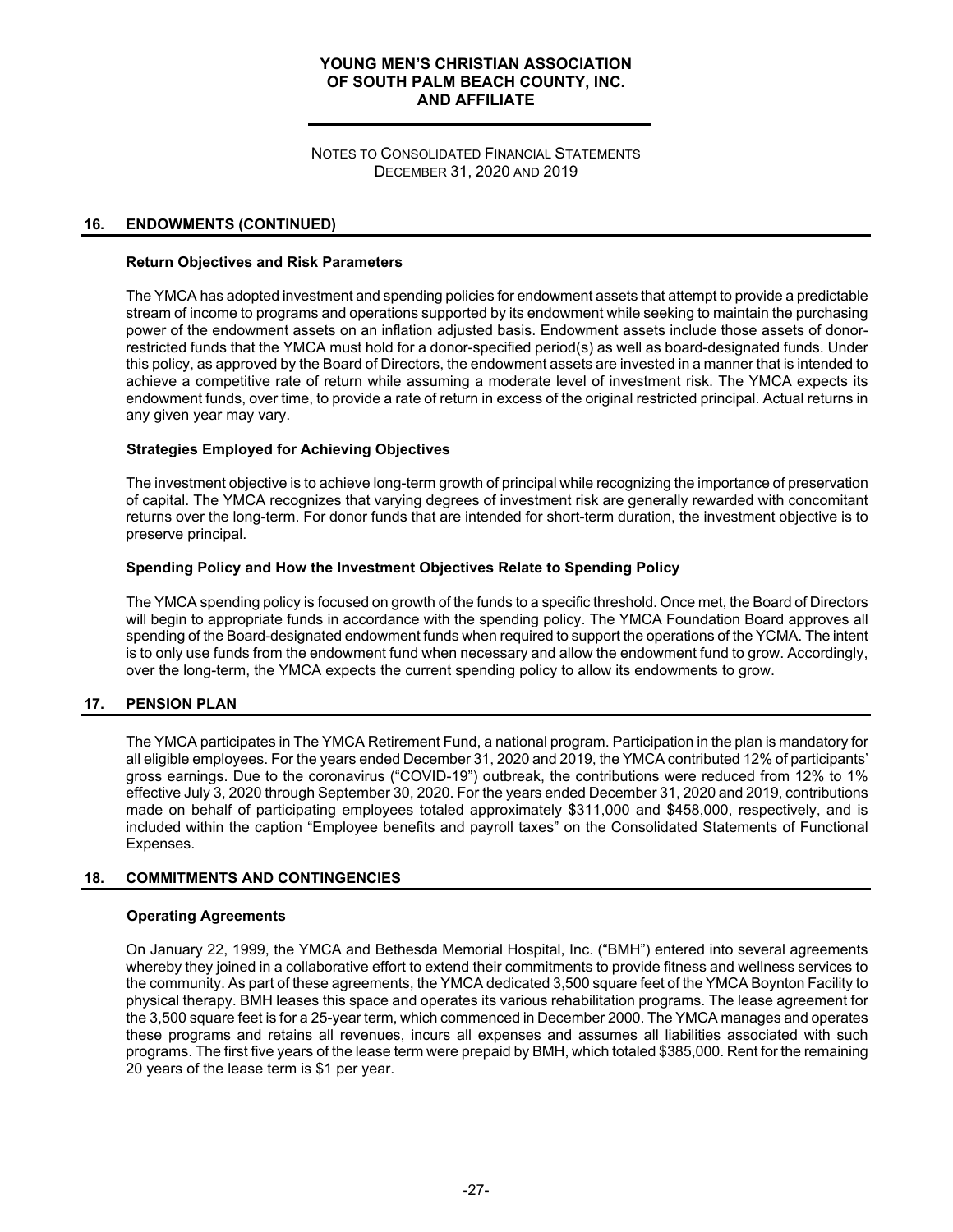NOTES TO CONSOLIDATED FINANCIAL STATEMENTS DECEMBER 31, 2020 AND 2019

# **18. COMMITMENTS AND CONTINGENCIES (CONTINUED)**

#### **Operating Agreements (Continued)**

The YMCA is recognizing the prepaid rent on the straight-line basis over the 25-year lease term. During the years ended December 31, 2020 and 2019, the YMCA recognized approximately \$15,000 of revenue related to this lease which is reflected within "Program and service fees" in the Consolidated Statements of Activities. The remaining unamortized portion, which is reflected within "Deferred revenue" in the Consolidated Statements of Financial Position as of December 31, 2020, and 2019 was approximately \$78,000 and \$93,000, respectively (NOTE 9).

On November 14, 2003, the YMCA entered into an agreement with BMH in which the YMCA dedicated 2,616 square feet for BMH to lease and establish a sports and back medicine program within the newly redeveloped Boca Raton facility. The lease agreement for the 2,616 square feet is for a 25-year term, which commenced on June 1, 2006. The total rent for the first five years was \$329,995, which BMH paid to the YMCA in 5 equal installments of \$65,999, with the first installment due on the date of commencement of the term and annually thereafter. Rent for the remaining 20 years of the lease term is \$1 per year. The YMCA is recognizing the prepaid rent on the straight-line basis over the 25-year lease term. During the years ended December 31, 2020 and 2019 the YMCA recognized approximately \$13,000 of revenue related to this lease which is reflected within "Program and service fees" in the Consolidated Statements of Activities. The remaining unamortized portion, which is reflected within "Deferred revenue" in the Consolidated Statements of Financial Position as of December 31, 2020, and 2019 was approximately \$144,000 and \$157,000, respectively (NOTE 9).

#### **Operating Leases**

The YMCA leases buses, fitness equipment, and office equipment under operating lease agreements expiring at various dates through August 2023.

Approximate minimum future rental payments under these non-cancelable lease agreements having initial or remaining terms in excess of one year as of December 31, 2020 are as follows:

|                           |   | 239,000 |
|---------------------------|---|---------|
| 2023                      |   | 22,000  |
| 2022                      |   | 92,000  |
| 2021                      | S | 125,000 |
| Years ending December 31, |   |         |

Total expense under these operating leases for the years ended December 31, 2020 and 2019 was approximately \$51,000 and \$38,000, respectively, and is included within the captions "Travel and transportation" and "Occupancy" in the Consolidated Statements of Functional Expenses."

#### **Potential Litigation**

The YMCA is exposed to various claims encountered in the normal course of business. In the opinion of management, the resolution of these matters will not have a material effect on the YMCA's consolidated financial position or the consolidated results of its activities.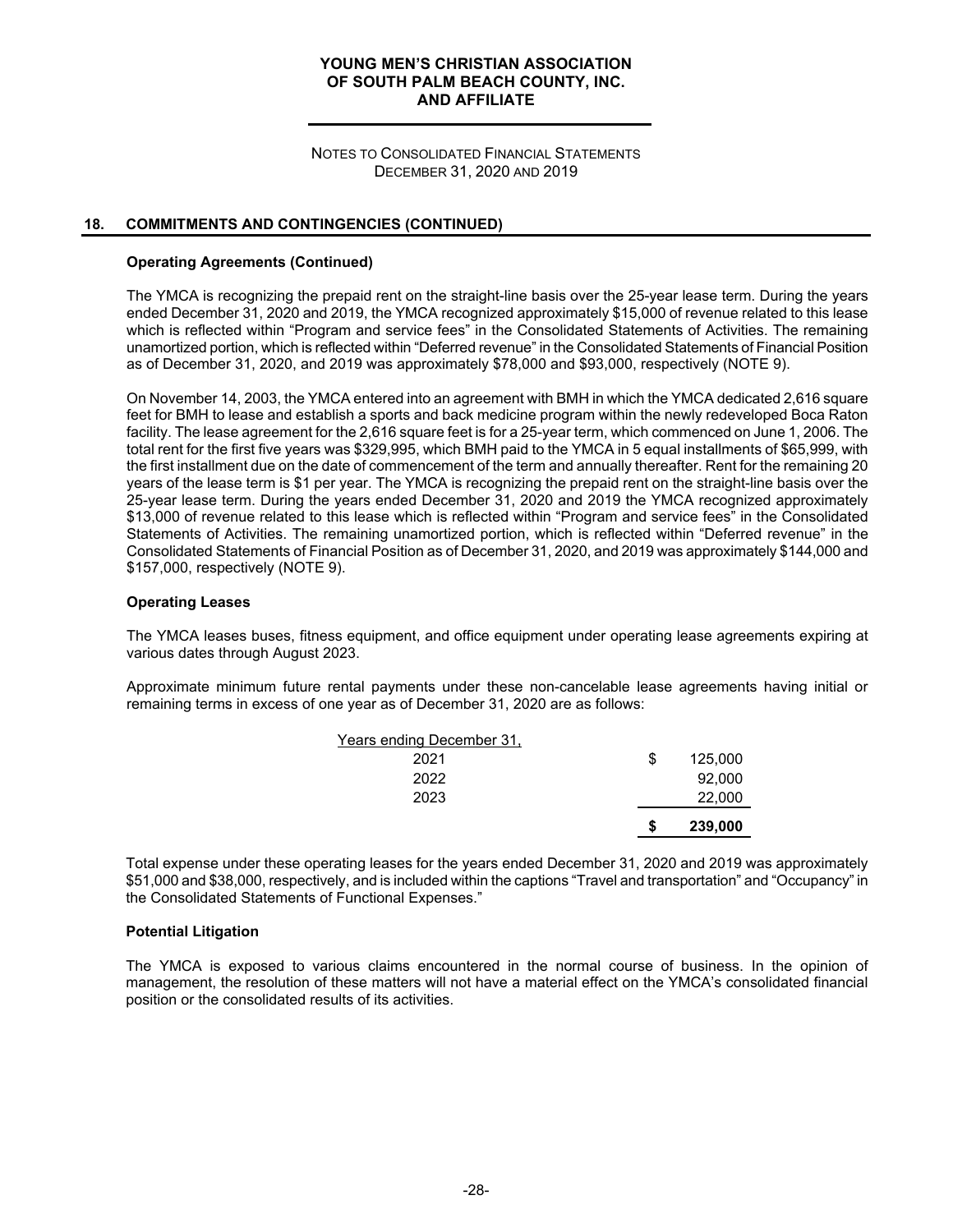NOTES TO CONSOLIDATED FINANCIAL STATEMENTS DECEMBER 31, 2020 AND 2019

#### **19. RISKS AND UNCERTAINTIES**

#### **Concentrations of Credit Risk**

The YMCA maintains cash balances at local banks. Accounts at a local institution are insured by the Federal Deposit Insurance Corporation. At December 31, 2020 and 2019 and at certain times during the year, the YMCA had amounts on deposit which were in excess of the federally insured limits. The YMCA is required to maintain all cash at the financial institution that provided the bonds payable (NOTE 11). The YMCA has not experienced any losses in such accounts.

The YMCA invests in marketable debt and equity securities, which, inherent in the fair market value determination, include the risk factor of credit worthiness for each individual debt and equity security. Investments are subject to both credit and market risks. Credit risk is the possibility that a loss may occur from the failure of another party to perform according to the terms of a contract. Market risk is the possibility that fluctuations in the investment market will impact the value of the portfolio. The YMCA has an investment policy and utilizes management oversight, and periodically reviews its investment portfolios to monitor these risks.

Concentrations of credit risk exist for the YMCA's contributions receivable and beneficial interest in irrevocable trusts due to the size of the amounts and the small number of donors. As of December 31, 2020 and 2019, contributions receivable and beneficial interest in irrevocable trusts from one individual donor represented approximately 87% and 85%, respectively, of total contributions receivable and beneficial interest in irrevocable trusts.

Concentrations of credit risk with respect to other receivables are limited due to the large number of members comprising the YMCA's membership base. As of December 31, 2020 and 2019, the YMCA had no significant concentrations of credit risk relating to grant receivables and other receivables.

# **COVID-19 Impact**

Since January 2020, the COVID-19 outbreak has caused substantial disruption in international and U.S. economies and markets. The fear of further spread of COVID-19 has caused quarantines, cancellation of events and travel, business and school shutdowns, and an overall reduction in business and economic activity. On March 11, 2020, the World Health Organization designated COVID-19 as a pandemic. During the year ended December 31, 2020, the YMCA was significantly affected by closures and social distancing requirements as a result of COVID-19. Additionally, there was a significant decrease in memberships and program services. Revenues decreased by approximately \$4,400,000 (excluding the PPP and Economic Injury and Disaster Loan Advance) during the year ended December 31, 2020. The YMCA received approximately \$1,400,000 in contributions from the PPP (NOTE 2) and Economic Injury and Disaster Loan Advance (NOTE 10). The YMCA is unable to predict the future impact that COVID-19 will have on the consolidated financial position and change in net assets due to numerous uncertainties. These uncertainties include the severity of the virus, the duration of the outbreak, governmental, or other actions (which include promotion of social distancing), or changes to the YMCA's operations. The YMCA is currently evaluating the potential adverse effect this matter will have on its future consolidated financial position, operations and cash flows. While the ultimate outcome of this uncertainty is unknown, it is reasonably possible the future impact may be materially adverse.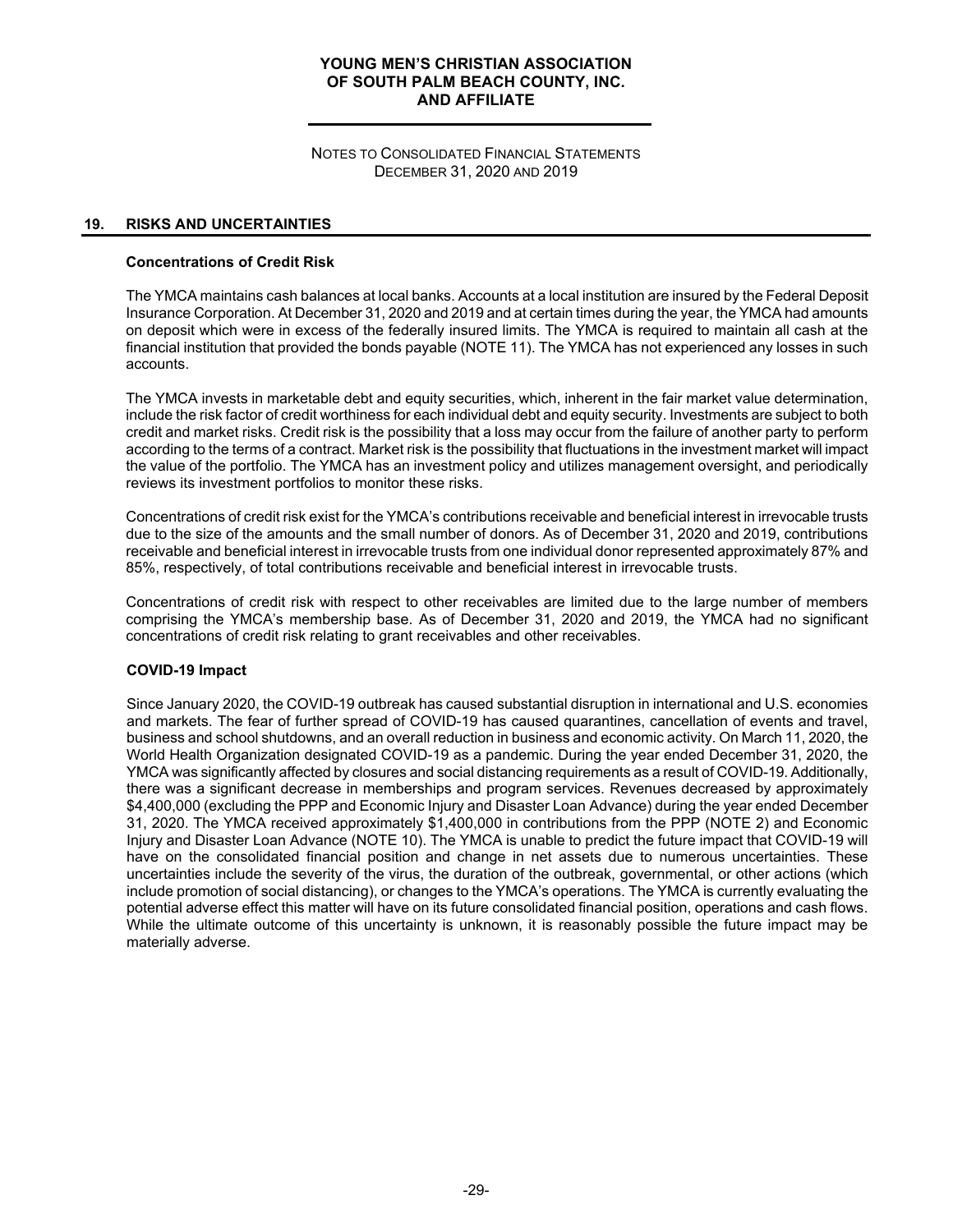

# **INDEPENDENT AUDITOR'S REPORT ON INTERNAL CONTROL OVER FINANCIAL REPORTING AND ON COMPLIANCE AND OTHER MATTERS BASED ON AN AUDIT OF CONSOLIDATED FINANCIAL STATEMENTS PERFORMED IN ACCORDANCE WITH** *GOVERNMENT AUDITING STANDARDS*

To the Board of Trustees and Management Young Men's Christian Association of South Palm Beach County, Inc. and Affiliate

We have audited, in accordance with the auditing standards generally accepted in the United States of America and the standards applicable to financial audits contained in *Government Auditing Standards*, issued by the Comptroller General of the United States, the consolidated financial statements of Young Men's Christian Association of South Palm Beach County, Inc. and Affiliate (the "YMCA"), which comprise the consolidated statement of financial position as of December 31, 2020, and the related consolidated statements of activities, functional expenses and cash flows for the year then ended, and the related notes to the consolidated financial statements, and have issued our report thereon dated June 17, 2021.

# **Internal Control over Financial Reporting**

In planning and performing our audit of the consolidated financial statements, we considered the YMCA's internal control over financial reporting (internal control) as a basis for designing audit procedures that are appropriate in the circumstances for the purpose of expressing our opinion on the consolidated financial statements, but not for the purpose of expressing an opinion on the effectiveness of the YMCA's internal control. Accordingly, we do not express an opinion on the effectiveness of the YMCA's internal control.

A *deficiency in internal control* exists when the design or operation of a control does not allow management or employees, in the normal course of performing their assigned functions, to prevent, or detect and correct misstatements on a timely basis. A *material weakness* is a deficiency, or combination of deficiencies, in internal control, such that there is a reasonable possibility that a material misstatement of the entity's consolidated financial statements will not be prevented, or detected and corrected on a timely basis. A *significant deficiency* is a deficiency, or a combination of deficiencies, in internal control that is less severe than a material weakness, yet important enough to merit attention by those charged with governance.

Our consideration of internal control was for the limited purpose described in the first paragraph of this section and was not designed to identify all deficiencies in internal control that might be material weaknesses or significant deficiencies. Given these limitations, during our audit we did not identify any deficiencies in internal control that we consider to be material weaknesses. However, material weaknesses may exist that have not been identified.

# **Compliance and Other Matters**

As part of obtaining reasonable assurance about whether the YMCA's consolidated financial statements are free from material misstatement, we performed tests of its compliance with certain provisions of laws, regulations, contracts, and grant agreements, noncompliance with which could have a direct and material effect on the consolidated financial statements. However, providing an opinion on compliance with those provisions was not an objective of our audit, and accordingly, we do not express such an opinion. The results of our tests disclosed no instances of noncompliance or other matters that are required to be reported under *Government Auditing Standards*.